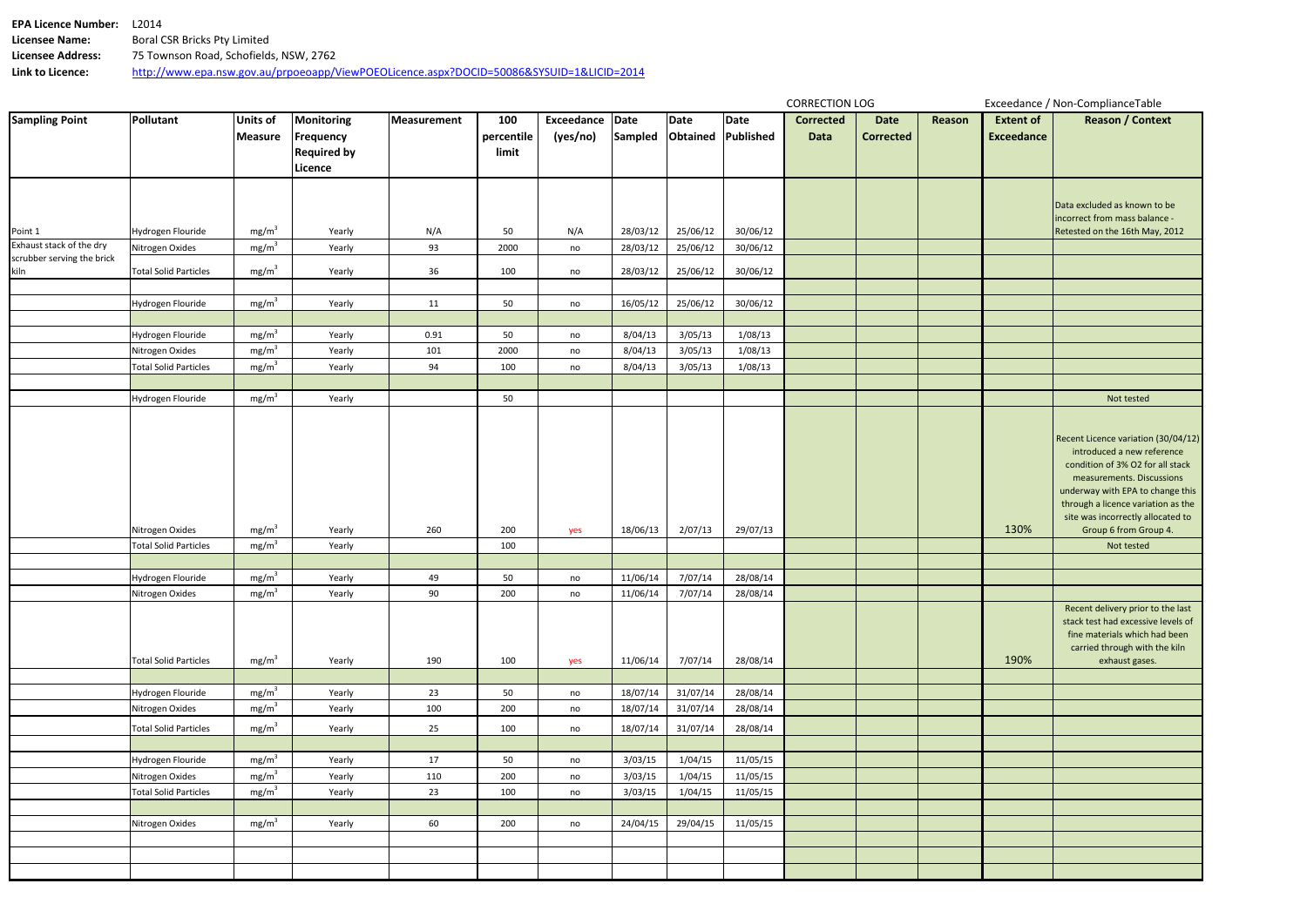| <b>EPA Licence Number:</b> | 12014                                                                                    |
|----------------------------|------------------------------------------------------------------------------------------|
| Licensee Name:             | Boral CSR Bricks Pty Limited                                                             |
| Licensee Address:          | 75 Townson Road, Schofields, NSW, 2762                                                   |
| Link to Licence:           | http://www.epa.nsw.gov.au/prpoeoapp/ViewPOEOLicence.aspx?DOCID=50086&SYSUID=1&LICID=2014 |

|                       |                                                                     |                |                    |             |            |                  |                  |      |             | <b>CORRECTION LOG</b> |             |        | Exceedance / Non-ComplianceTable |                         |  |
|-----------------------|---------------------------------------------------------------------|----------------|--------------------|-------------|------------|------------------|------------------|------|-------------|-----------------------|-------------|--------|----------------------------------|-------------------------|--|
| <b>Sampling Point</b> | <b>Pollutant</b>                                                    | Units of       | Monitoring         | Measurement | 100        | Exceedance IDate |                  | Date | <b>Date</b> | <b>Corrected</b>      | <b>Date</b> | Reason | <b>Extent of</b>                 | <b>Reason / Context</b> |  |
|                       |                                                                     | <b>Measure</b> | <b>IFrequency</b>  |             | percentile | (yes/no)         | Sampled Obtained |      | I Published | Data                  | Corrected   |        | <b>I</b> Exceedance I            |                         |  |
|                       |                                                                     |                | <b>Required by</b> |             | limit      |                  |                  |      |             |                       |             |        |                                  |                         |  |
|                       |                                                                     |                | lLicence           |             |            |                  |                  |      |             |                       |             |        |                                  |                         |  |
|                       | Erom April 2013, all test results need to be corrected to 3% Oxygen |                |                    |             |            |                  |                  |      |             |                       |             |        |                                  |                         |  |

From April 2013, all test results need to be corrected to 3% Oxygen

|  |  | Exceedance / Non-ComplianceTable |  |
|--|--|----------------------------------|--|
|--|--|----------------------------------|--|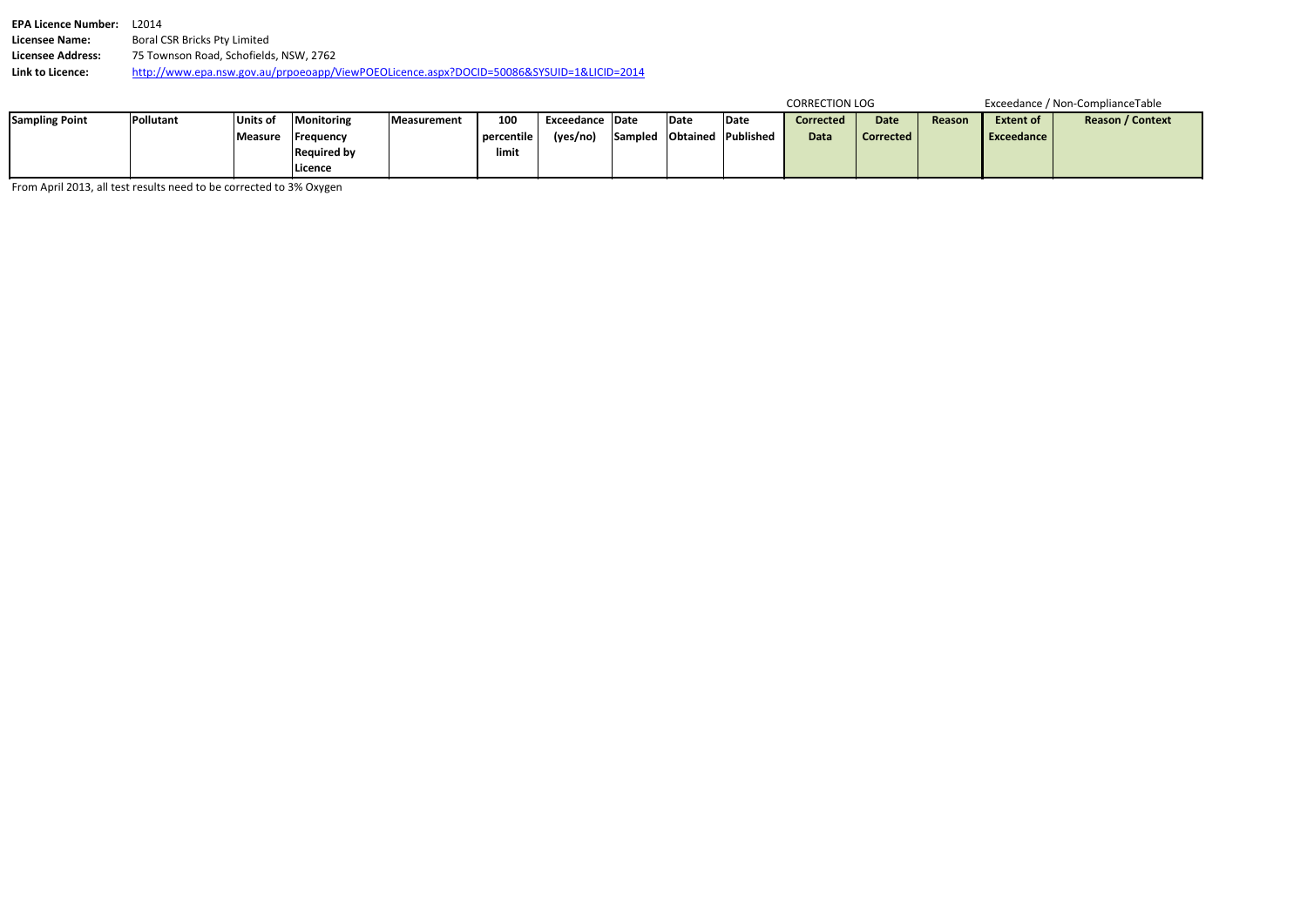| <b>EPA Licence Number:</b> | 12014                                                                                    |
|----------------------------|------------------------------------------------------------------------------------------|
| <b>Licensee Name:</b>      | Boral CSR Bricks Pty Limited                                                             |
| Licensee Address:          | 75 Townson Road, Schofields, NSW, 2762                                                   |
| Link to Licence:           | http://www.epa.nsw.gov.au/prpoeoapp/ViewPOEOLicence.aspx?DOCID=50086&SYSUID=1&LICID=2014 |

|                       |                          |                                    |                                                          |                |                            |                             |          |                  |                   | <b>CORRECTION LOG</b>    |                          |                                                                                                                                       | Exceedance / Non-ComplianceTable      |                                                                                                                                                                                            |  |  |
|-----------------------|--------------------------|------------------------------------|----------------------------------------------------------|----------------|----------------------------|-----------------------------|----------|------------------|-------------------|--------------------------|--------------------------|---------------------------------------------------------------------------------------------------------------------------------------|---------------------------------------|--------------------------------------------------------------------------------------------------------------------------------------------------------------------------------------------|--|--|
| <b>Sampling Point</b> | Pollutant                | <b>Units of Measure</b>            | Monitoring<br>Frequency<br><b>Required by</b><br>Licence | Measurement    | 100<br>percentile<br>limit | Exceedance Date<br>(yes/no) | Sampled  | Date<br>Obtained | Date<br>Published | <b>Corrected</b><br>Data | Date<br><b>Corrected</b> | Reason                                                                                                                                | <b>Extent of</b><br><b>Exceedance</b> | <b>Reason / Context</b>                                                                                                                                                                    |  |  |
| Point 3               | <b>BOD</b>               | mg/L                               | Annual                                                   | 13             | 20                         | no                          | 22/05/12 | 30/05/12         | 30/06/12          |                          |                          |                                                                                                                                       |                                       |                                                                                                                                                                                            |  |  |
| Irrigation line from  | Chlorine (free residual) | mg/L                               | Annual                                                   | 0.1            | $\overline{2}$             | no                          | 22/05/12 | 30/05/12         | 30/06/12          |                          |                          |                                                                                                                                       |                                       |                                                                                                                                                                                            |  |  |
| Envirocycle system    | <b>TSS</b>               | mg/L                               | Annual                                                   | 14             | 30                         | no                          | 22/05/12 | 30/05/12         | 30/06/12          |                          |                          |                                                                                                                                       |                                       |                                                                                                                                                                                            |  |  |
|                       | pH                       | pH                                 | Annual                                                   | 7.26           | $6.5 - 8.5$                | no                          | 22/05/12 | 30/05/12         | 30/06/12          |                          |                          |                                                                                                                                       |                                       |                                                                                                                                                                                            |  |  |
|                       | <b>Faecal Coliforms</b>  | colony forming units<br>per 100 ml | Annual                                                   | 2,600          | 200                        | yes                         | 22/05/12 | 30/05/12         | 30/06/12          |                          |                          |                                                                                                                                       | 1200% above<br>limit                  | effluent system servicing<br>inadequate for increased load<br>on system. Servicing<br>frequency increased from 3 to<br>2 months                                                            |  |  |
|                       |                          |                                    |                                                          |                |                            |                             |          |                  |                   |                          |                          |                                                                                                                                       |                                       |                                                                                                                                                                                            |  |  |
|                       | <b>BOD</b>               | mg/L                               | Annual                                                   | $<$ 2          | 20                         | no                          | 20/06/12 | 29/06/12         | 6/07/12           |                          |                          | retest following system service                                                                                                       |                                       |                                                                                                                                                                                            |  |  |
|                       | Chlorine (free residual) | mg/L                               | Annual                                                   | 0.3            | $\overline{2}$             | no                          | 20/06/12 | 29/06/12         | 6/07/12           |                          |                          | retest following system service                                                                                                       |                                       |                                                                                                                                                                                            |  |  |
|                       | <b>TSS</b>               | mg/L                               | Annual                                                   | 160            | 30                         | no                          | 20/06/12 | 29/06/12         | 6/07/12           | < 5                      | 11/07/12                 | Re-analysis of sample due to<br>questionable lab result                                                                               |                                       |                                                                                                                                                                                            |  |  |
|                       | рH                       | pH                                 | Annual                                                   | 7.60           | $6.5 - 8.5$                | no                          | 20/06/12 | 29/06/12         | 6/07/12           |                          |                          | retest following system service                                                                                                       |                                       |                                                                                                                                                                                            |  |  |
|                       | <b>Faecal Coliforms</b>  | colony forming units<br>per 100 ml | Annual                                                   | $2$            | 200                        | no                          | 20/06/12 | 29/06/12         | 6/07/12           |                          |                          | retest following system service.<br>Chlorine system has been doubled in<br>size to account for the extra people<br>visiting the site. |                                       |                                                                                                                                                                                            |  |  |
|                       |                          |                                    |                                                          |                |                            |                             |          |                  |                   |                          |                          |                                                                                                                                       |                                       |                                                                                                                                                                                            |  |  |
|                       | <b>BOD</b>               | mg/L                               | Quarterly                                                | $\overline{4}$ | 20                         | no                          | 6/06/13  | 13/06/13         | 29/07/13          |                          |                          |                                                                                                                                       |                                       |                                                                                                                                                                                            |  |  |
|                       | Chlorine (free residual) | mg/L                               | Quarterly                                                | 0.9            | $\overline{2}$             | no                          | 6/06/13  | 13/06/13         | 29/07/13          |                          |                          |                                                                                                                                       |                                       |                                                                                                                                                                                            |  |  |
|                       | <b>TSS</b>               | mg/L                               | Quarterly                                                | 21             | 30                         | no                          | 6/06/13  | 13/06/13         | 29/07/13          |                          |                          |                                                                                                                                       |                                       |                                                                                                                                                                                            |  |  |
|                       |                          | pH                                 | Quarterly                                                | 7.45           | $6.5 - 8.5$                | no                          | 6/06/13  | 13/06/13         | 29/07/13          |                          |                          |                                                                                                                                       |                                       |                                                                                                                                                                                            |  |  |
|                       | <b>Faecal Coliforms</b>  | per 100 ml                         | Quarterly                                                | 20             | 200                        | no                          | 6/06/13  | 13/06/13         | 29/07/13          |                          |                          |                                                                                                                                       |                                       |                                                                                                                                                                                            |  |  |
|                       |                          |                                    |                                                          |                |                            |                             |          |                  |                   |                          |                          |                                                                                                                                       |                                       |                                                                                                                                                                                            |  |  |
|                       | <b>BOD</b>               | mg/L                               | Quarterly                                                | $<$ 2          | 20                         | no                          | 9/09/13  | 23/09/13         | 25/09/13          |                          |                          |                                                                                                                                       |                                       |                                                                                                                                                                                            |  |  |
|                       | Chlorine (free residual) | mg/L                               | Quarterly                                                | 0.3            | $\overline{2}$             | no                          | 9/09/13  | 23/09/13         | 25/09/13          |                          |                          |                                                                                                                                       |                                       |                                                                                                                                                                                            |  |  |
|                       | TSS                      | mg/L                               | Quarterly                                                | 42             | 30                         | yes                         | 9/09/13  | 23/09/13         | 25/09/13          |                          |                          |                                                                                                                                       |                                       | 40% above limit Solids content in effluent<br>system too high. Solid<br>removal frequency to be<br>increased.                                                                              |  |  |
|                       | pH                       | pH                                 | Quarterly                                                | 7.77           | $6.5 - 8.5$                | no                          | 9/09/13  | 23/09/13         | 25/09/13          |                          |                          |                                                                                                                                       |                                       |                                                                                                                                                                                            |  |  |
|                       | <b>Faecal Coliforms</b>  | colony forming units<br>per 100 ml | Quarterly                                                | $~^\sim$ 5     | 200                        | no                          | 9/09/13  | 23/09/13         | 25/09/13          |                          |                          |                                                                                                                                       |                                       | Microbiological Comment:<br>Membrane filtration results are<br>reported as estimate (~) due to<br>the growth of bacteria on the<br>filter membrane being counted<br><10cfu and/or >100cfu. |  |  |
|                       |                          |                                    |                                                          |                |                            |                             |          |                  |                   |                          |                          |                                                                                                                                       |                                       |                                                                                                                                                                                            |  |  |
|                       | <b>BOD</b>               | mg/L                               | Quarterly                                                | $<$ 2          | 20                         | no                          | 17/12/13 | 30/12/13         | 22/01/14          |                          |                          |                                                                                                                                       |                                       |                                                                                                                                                                                            |  |  |
|                       | Chlorine (free residual) | mg/L                               | Quarterly                                                | 1.2            | $\overline{2}$             | no                          | 17/12/13 | 30/12/13         | 22/01/14          |                          |                          |                                                                                                                                       |                                       |                                                                                                                                                                                            |  |  |
|                       | <b>TSS</b>               | mg/L                               | Quarterly                                                | 9              | 30                         | no                          | 17/12/13 | 30/12/13         | 22/01/14          |                          |                          |                                                                                                                                       |                                       |                                                                                                                                                                                            |  |  |
|                       | pН                       | pH                                 | Quarterly                                                | 7.64           | $6.5 - 8.5$                | no                          | 17/12/13 | 30/12/13         | 22/01/14          |                          |                          |                                                                                                                                       |                                       |                                                                                                                                                                                            |  |  |
|                       | <b>Faecal Coliforms</b>  | per 100 ml                         | Quarterly                                                | $\leq$ 1       | 200                        | no                          | 17/12/13 | 30/12/13         | 22/01/14          |                          |                          |                                                                                                                                       |                                       |                                                                                                                                                                                            |  |  |
|                       |                          |                                    |                                                          |                |                            |                             |          |                  |                   |                          |                          |                                                                                                                                       |                                       |                                                                                                                                                                                            |  |  |
|                       | <b>BOD</b>               | mg/L                               | Quarterly                                                | $<$ 2          | 20                         | no                          | 12/03/14 | 19/03/14         | 14/04/14          |                          |                          |                                                                                                                                       |                                       |                                                                                                                                                                                            |  |  |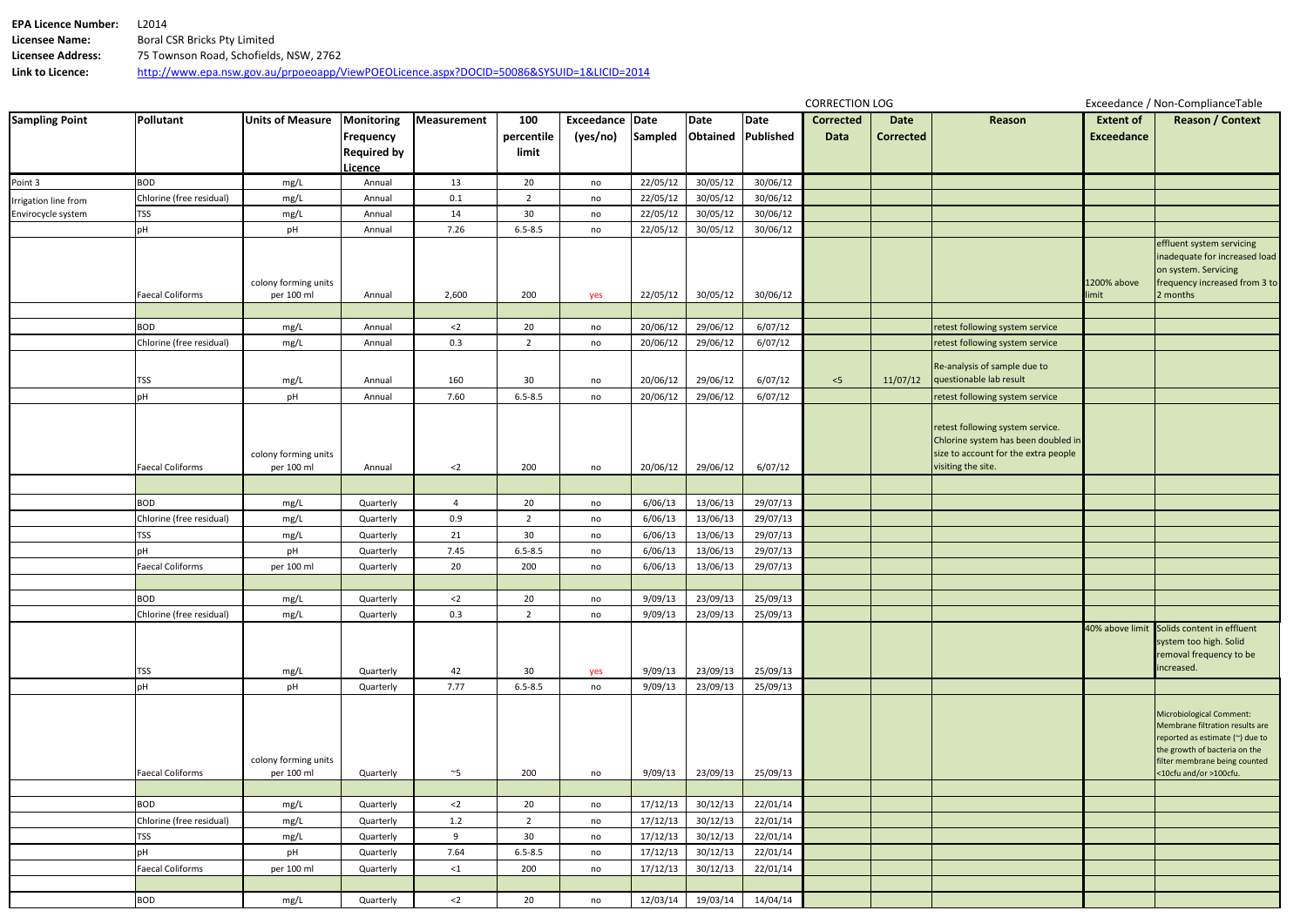| <b>EPA Licence Number:</b> | L2014                                                                                    |
|----------------------------|------------------------------------------------------------------------------------------|
| Licensee Name:             | Boral CSR Bricks Pty Limited                                                             |
| Licensee Address:          | 75 Townson Road, Schofields, NSW, 2762                                                   |
| Link to Licence:           | http://www.epa.nsw.gov.au/prpoeoapp/ViewPOEOLicence.aspx?DOCID=50086&SYSUID=1&LICID=2014 |

|                       |                          |                         |                                                                        |                 |                            |                             |          |                            |          | <b>CORRECTION LOG</b>           |                                 | Exceedance / Non-ComplianceTable |                                       |                         |
|-----------------------|--------------------------|-------------------------|------------------------------------------------------------------------|-----------------|----------------------------|-----------------------------|----------|----------------------------|----------|---------------------------------|---------------------------------|----------------------------------|---------------------------------------|-------------------------|
| <b>Sampling Point</b> | <b>Pollutant</b>         | <b>Units of Measure</b> | <b>Monitoring</b><br>Frequency<br><b>Required by</b><br><b>Licence</b> | Measurement     | 100<br>percentile<br>limit | Exceedance Date<br>(yes/no) | Sampled  | Date<br>Obtained Published | Date     | <b>Corrected</b><br><b>Data</b> | <b>Date</b><br><b>Corrected</b> | Reason                           | <b>Extent of</b><br><b>Exceedance</b> | <b>Reason / Context</b> |
|                       | Chlorine (free residual) | mg/L                    | Quarterly                                                              | $0.8\,$         | $\overline{2}$             | no                          | 12/03/14 | 19/03/14                   | 14/04/14 |                                 |                                 |                                  |                                       |                         |
|                       | TSS                      | mg/L                    | Quarterly                                                              | 6               | 30 <sup>°</sup>            | no                          | 12/03/14 | 19/03/14                   | 14/04/14 |                                 |                                 |                                  |                                       |                         |
|                       | pH                       | pH                      | Quarterly                                                              | 7.13            | $6.5 - 8.5$                | no                          | 12/03/14 | 19/03/14                   | 14/04/14 |                                 |                                 |                                  |                                       |                         |
|                       | <b>Faecal Coliforms</b>  | per 100 ml              | Quarterly                                                              | $\leq 1$        | 200                        | no                          | 12/03/14 | 19/03/14                   | 14/04/14 |                                 |                                 |                                  |                                       |                         |
|                       | <b>BOD</b>               | mg/L                    | Quarterly                                                              | $<$ 2           | $20\,$                     | no                          | 4/06/14  | 11/06/14                   | 3/07/14  |                                 |                                 |                                  |                                       |                         |
|                       | Chlorine (free residual) | mg/L                    | Quarterly                                                              | 0.5             | $\overline{2}$             | no                          | 4/06/14  | 11/06/14                   | 3/07/14  |                                 |                                 |                                  |                                       |                         |
|                       | TSS                      | mg/L                    | Quarterly                                                              | $6\overline{6}$ | 30 <sup>°</sup>            | no                          | 4/06/14  | 11/06/14                   | 3/07/14  |                                 |                                 |                                  |                                       |                         |
|                       | рH                       | pH                      | Quarterly                                                              | 7.46            | $6.5 - 8.5$                | no                          | 4/06/14  | 11/06/14                   | 3/07/14  |                                 |                                 |                                  |                                       |                         |
|                       | <b>Faecal Coliforms</b>  | per 100 ml              | Quarterly                                                              | ${<}1$          | 200                        | no                          | 4/06/14  | 11/06/14                   | 3/07/14  |                                 |                                 |                                  |                                       |                         |
|                       |                          |                         |                                                                        |                 |                            |                             |          |                            |          |                                 |                                 |                                  |                                       |                         |
|                       | <b>BOD</b>               | mg/L                    | Quarterly                                                              | $<$ 2           | 20                         | no                          | 9/09/14  | 16/09/14                   | 21/10/14 |                                 |                                 |                                  |                                       |                         |
|                       | Chlorine (free residual) | mg/L                    | Quarterly                                                              | 0.51            | $\overline{2}$             | no                          | 9/09/14  | 16/09/14                   | 21/10/14 |                                 |                                 |                                  |                                       |                         |
|                       | TSS                      | mg/L                    | Quarterly                                                              | $7\overline{ }$ | 30                         | no                          | 9/09/14  | 16/09/14                   | 21/10/14 |                                 |                                 |                                  |                                       |                         |
|                       | pH                       | pH                      | Quarterly                                                              | 7.52            | $6.5 - 8.5$                | no                          | 9/09/14  | 16/09/14                   | 21/10/14 |                                 |                                 |                                  |                                       |                         |
|                       | <b>Faecal Coliforms</b>  | per 100 ml              | Quarterly                                                              | $\overline{2}$  | 200                        | no                          | 9/09/14  | 16/09/14                   | 21/10/14 |                                 |                                 |                                  |                                       |                         |
|                       |                          |                         |                                                                        |                 |                            |                             |          |                            |          |                                 |                                 |                                  |                                       |                         |
|                       | <b>BOD</b>               | mg/L                    | Quarterly                                                              | $<$ 2           | 20                         | no                          | 12/12/14 | 19/12/14                   | 30/01/15 |                                 |                                 |                                  |                                       |                         |
|                       | Chlorine (free residual) | mg/L                    | Quarterly                                                              | 0.93            | $\overline{2}$             | no                          | 12/12/14 | 19/12/14                   | 30/01/15 |                                 |                                 |                                  |                                       |                         |
|                       | TSS                      | mg/L                    | Quarterly                                                              | 8               | 30 <sup>°</sup>            | no                          | 12/12/14 | 19/12/14                   | 30/01/15 |                                 |                                 |                                  |                                       |                         |
|                       | рH                       | pH                      | Quarterly                                                              | 7.62            | $6.5 - 8.5$                | no                          | 12/12/14 | 19/12/14                   | 30/01/15 |                                 |                                 |                                  |                                       |                         |
|                       | <b>Faecal Coliforms</b>  | per 100 ml              | Quarterly                                                              | $<$ 2           | 200                        | no                          | 12/12/14 | 19/12/14                   | 30/01/15 |                                 |                                 |                                  |                                       |                         |
|                       |                          |                         |                                                                        |                 |                            |                             |          |                            |          |                                 |                                 |                                  |                                       |                         |
|                       | <b>BOD</b>               | mg/L                    | Quarterly                                                              | $<$ 2           | 20                         | no                          | 5/03/15  | 16/03/15                   | 9/04/15  |                                 |                                 |                                  |                                       |                         |
|                       | Chlorine (free residual) | mg/L                    | Quarterly                                                              | 1.82            | $\overline{2}$             | no                          | 5/03/15  | 16/03/15                   | 9/04/15  |                                 |                                 |                                  |                                       |                         |
|                       | <b>TSS</b>               | mg/L                    | Quarterly                                                              | 12              | 30 <sup>°</sup>            | no                          | 5/03/15  | 16/03/15                   | 9/04/15  |                                 |                                 |                                  |                                       |                         |
|                       | рH                       | pH                      | Quarterly                                                              | 7.47            | $6.5 - 8.5$                | no                          | 5/03/15  | 16/03/15                   | 9/04/15  |                                 |                                 |                                  |                                       |                         |
|                       | <b>Faecal Coliforms</b>  | per 100 ml              | Quarterly                                                              | $<$ 2           | 200                        | no                          | 5/03/15  | 16/03/15                   | 9/04/15  |                                 |                                 |                                  |                                       |                         |
|                       |                          |                         |                                                                        |                 |                            |                             |          |                            |          |                                 |                                 |                                  |                                       |                         |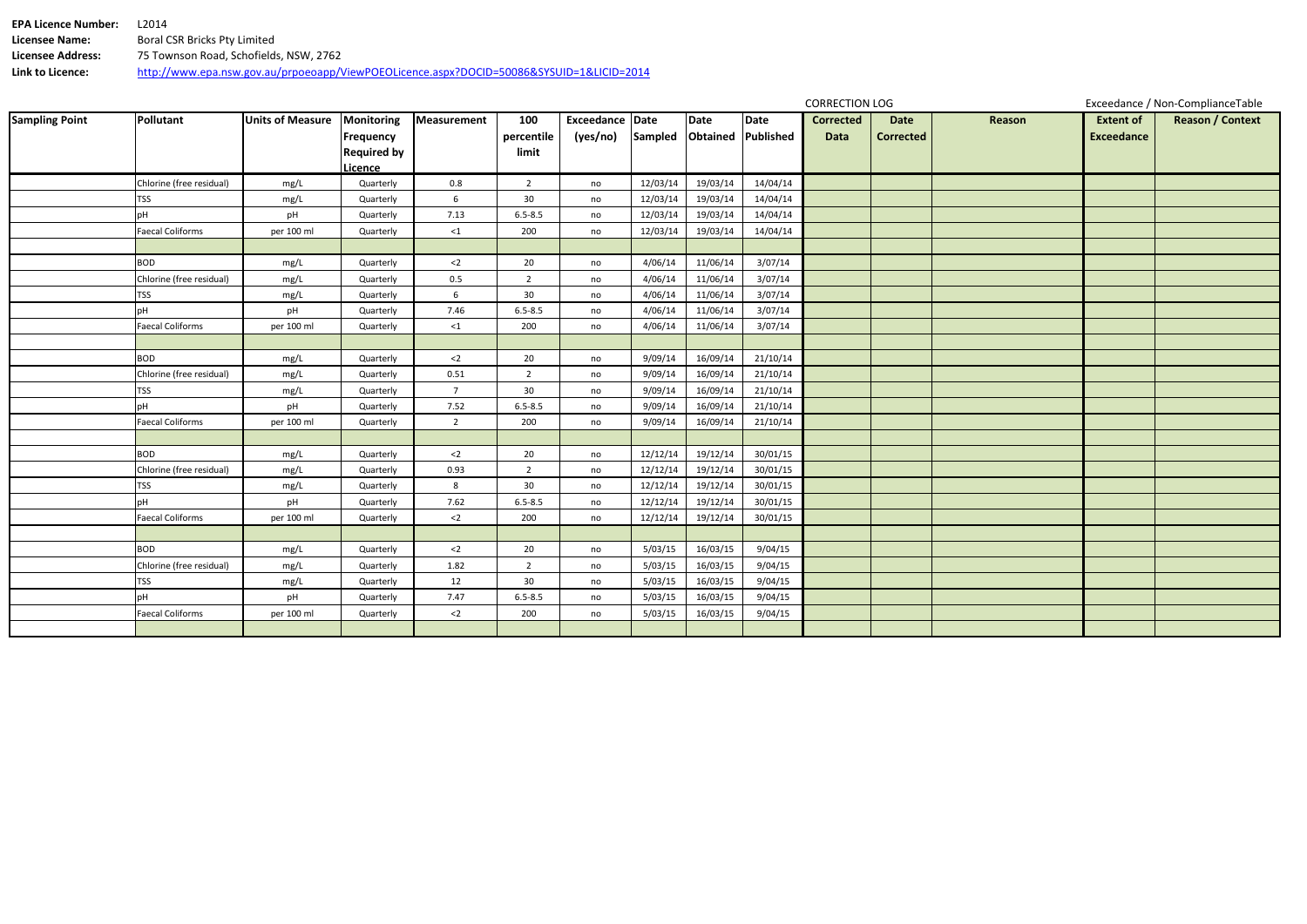| <b>EPA Licence Number:</b> | L2014                                                                                    |
|----------------------------|------------------------------------------------------------------------------------------|
| <b>Licensee Name:</b>      | Boral CSR Bricks Pty Limited                                                             |
| Licensee Address:          | 75 Townson Road, Schofields, NSW, 2762                                                   |
| Link to Licence:           | http://www.epa.nsw.gov.au/prpoeoapp/ViewPOEOLicence.aspx?DOCID=50086&SYSUID=1&LICID=2014 |

|                                                              |            |                         |                                                                 |                 |                            |                             |          |                                   |          | <b>CORRECTION LOG</b>    |                                 |        | Exceedance / Non-ComplianceTable      |                                                                                                                                                                                                          |  |
|--------------------------------------------------------------|------------|-------------------------|-----------------------------------------------------------------|-----------------|----------------------------|-----------------------------|----------|-----------------------------------|----------|--------------------------|---------------------------------|--------|---------------------------------------|----------------------------------------------------------------------------------------------------------------------------------------------------------------------------------------------------------|--|
| <b>Sampling Point</b>                                        | Pollutant  | <b>Units of Measure</b> | <b>Monitoring</b><br>Frequency<br><b>Required by</b><br>Licence | Measurement     | 100<br>percentile<br>limit | Exceedance Date<br>(yes/no) | Sampled  | Date<br><b>Obtained Published</b> | Date     | <b>Corrected</b><br>Data | <b>Date</b><br><b>Corrected</b> | Reason | <b>Extent of</b><br><b>Exceedance</b> | <b>Reason / Context</b>                                                                                                                                                                                  |  |
| Point 4                                                      | pH         | pH                      | Daily during any<br>discharge                                   | 7.9             | $6 - 8$                    | no                          | 19/02/14 | 21/02/14                          | 11/03/14 |                          |                                 |        |                                       |                                                                                                                                                                                                          |  |
| <b>Schofields Clay Quarry</b><br>Location of Discharge Point | <b>TSS</b> | mg/L                    | Daily during any<br>discharge                                   | 23              | 50                         | no                          | 19/02/14 | 21/02/14                          | 11/03/14 |                          |                                 |        |                                       |                                                                                                                                                                                                          |  |
|                                                              | pH         | pH                      | Daily during any<br>discharge                                   | $8\phantom{1}$  | $6-8$                      | no                          | 20/02/14 | 21/02/14                          | 11/03/14 |                          |                                 |        |                                       |                                                                                                                                                                                                          |  |
|                                                              | <b>TSS</b> | mg/L                    | Daily during any<br>discharge                                   | 29              | 50                         | no                          | 20/02/14 | 21/02/14                          | 11/03/14 |                          |                                 |        |                                       |                                                                                                                                                                                                          |  |
|                                                              | pH         | pH                      | Daily during any<br>discharge                                   | 7.9             | $6 - 8$                    | no                          | 21/02/14 | 26/02/14                          | 11/03/14 |                          |                                 |        |                                       |                                                                                                                                                                                                          |  |
|                                                              | <b>TSS</b> | mg/L                    | Daily during any<br>discharge                                   | $\overline{7}$  | 50                         | no                          | 21/02/14 | 26/02/14                          | 11/03/14 |                          |                                 |        |                                       |                                                                                                                                                                                                          |  |
|                                                              | pH         | pH                      | Daily during any<br>discharge                                   | 7.7             | $6 - 8$                    | no                          | 22/02/14 | 26/02/14                          | 11/03/14 |                          |                                 |        |                                       |                                                                                                                                                                                                          |  |
|                                                              | <b>TSS</b> | mg/L                    | Daily during any<br>discharge                                   | $5\phantom{.0}$ | 50                         | no                          | 22/02/14 | 26/02/14                          | 11/03/14 |                          |                                 |        |                                       |                                                                                                                                                                                                          |  |
|                                                              | pH         | pH                      | Daily during any<br>discharge                                   | 7.9             | $6 - 8$                    | no                          | 24/02/14 | 26/02/14                          | 11/03/14 |                          |                                 |        |                                       |                                                                                                                                                                                                          |  |
|                                                              | <b>TSS</b> | mg/L                    | Daily during any<br>discharge                                   | 6               | 50                         | no                          | 24/02/14 | 26/02/14                          | 11/03/14 |                          |                                 |        |                                       |                                                                                                                                                                                                          |  |
|                                                              | pH         | pH                      | Daily during any<br>discharge                                   | 8               | $6-8$                      | no                          | 25/02/14 | 26/02/14                          | 11/03/14 |                          |                                 |        |                                       |                                                                                                                                                                                                          |  |
|                                                              | <b>TSS</b> | mg/L                    | Daily during any<br>discharge                                   | $5\overline{)}$ | 50                         | no                          | 25/02/14 | 26/02/14                          | 11/03/14 |                          |                                 |        |                                       |                                                                                                                                                                                                          |  |
|                                                              | pH         | pH                      | Daily during any<br>discharge                                   | 8.1             | $6-8$                      | yes                         | 25/03/14 | 7/04/14                           | 14/04/14 |                          |                                 |        | 1.25%                                 | Dam water measurement were<br>within limits - surface water<br>measurement was not because<br>heavy rain contributed to it being<br>out of tolerance with water<br>travelling over alkaline clay surface |  |
|                                                              | <b>TSS</b> | mg/L                    | Daily during any<br>discharge                                   | 91              | 50                         | yes                         | 25/03/14 | 7/04/14                           | 14/04/14 |                          |                                 |        | 82.00%                                | Dam water measurement were<br>within limits - surface water<br>measurement was not because<br>heavy rain contributed to it being<br>out of tolerance                                                     |  |
|                                                              | pH         | pH                      | Daily during any<br>discharge                                   | 7.8             | $6-8$                      | no                          | 26/03/14 | 7/04/14                           | 14/04/14 |                          |                                 |        |                                       |                                                                                                                                                                                                          |  |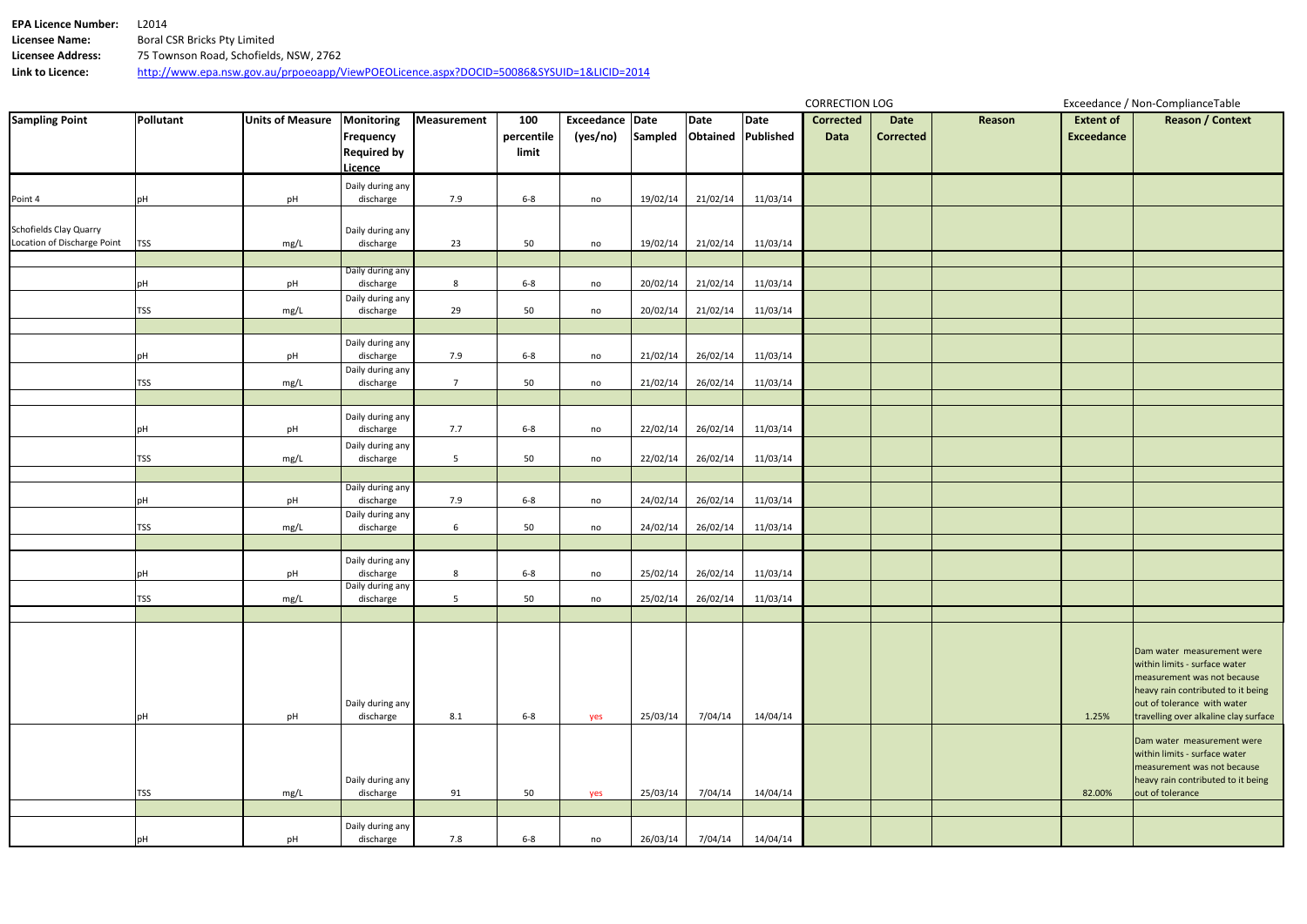**EPA Licence Number:** L2014<br>**Licensee Name:** Boral C **Licensee Name:** Boral CSR Bricks Pty Limited **Licensee Address:** 75 Townson Road, Schofields, NSW, 2762 **Link to Licence:** http://www.epa.nsw.gov.au/prpoeoapp/ViewPOEOLicence.aspx?DOCID=50086&SYSUID=1&LICID=2014

| Sampled<br>Obtained Published<br>percentile<br>(yes/no)<br>Frequency<br>Data<br><b>Corrected</b>                      | <b>Exceedance</b> |                                                                   |
|-----------------------------------------------------------------------------------------------------------------------|-------------------|-------------------------------------------------------------------|
| <b>Required by</b><br>limit                                                                                           |                   |                                                                   |
| Licence                                                                                                               |                   |                                                                   |
|                                                                                                                       |                   | Dam water measurement were                                        |
|                                                                                                                       |                   | within limits - surface water                                     |
| Daily during any                                                                                                      |                   | measurement was not because<br>heavy rain contributed to it being |
| discharge<br>57<br>50<br>26/03/14<br>7/04/14<br>14/04/14<br>TSS<br>yes<br>mg/L                                        | 14.00%            | out of tolerance                                                  |
| Daily during any                                                                                                      |                   |                                                                   |
| 7.8<br>discharge<br>$6-8$<br>28/03/14<br>7/04/14<br>14/04/14<br>pH<br>pH<br>no<br>Daily during any                    |                   |                                                                   |
| 50<br><b>TSS</b><br>discharge<br>$\overline{\mathbf{3}}$<br>28/03/14<br>7/04/14<br>14/04/14<br>mg/L<br>no             |                   |                                                                   |
|                                                                                                                       |                   |                                                                   |
| Daily during any<br>discharge<br>7.7<br>14/04/14<br>$6-8$<br>31/03/14<br>7/04/14<br>pH<br>pH<br>no                    |                   |                                                                   |
| Daily during any<br><b>TSS</b><br>discharge<br>$6\phantom{.}6$<br>50<br>31/03/14<br>7/04/14<br>14/04/14<br>mg/L<br>no |                   |                                                                   |
|                                                                                                                       |                   |                                                                   |
| Daily during any                                                                                                      |                   |                                                                   |
| discharge<br>7.8<br>$6-8$<br>1/04/14<br>7/04/14<br>14/04/14<br>pH<br>pH<br>no<br>Daily during any                     |                   |                                                                   |
| 50<br><b>TSS</b><br>discharge<br>12<br>1/04/14<br>7/04/14<br>14/04/14<br>mg/L<br>no                                   |                   |                                                                   |
| Daily during any                                                                                                      |                   |                                                                   |
| discharge<br>7.3<br>2/05/14<br>22/05/14<br>pH<br>$6-8$<br>8/05/14<br>pH<br>no                                         |                   |                                                                   |
| Daily during any<br>discharge<br><b>TSS</b><br>50<br>2/05/14<br>8/05/14<br>22/05/14<br>$\overline{3}$<br>mg/L<br>no   |                   |                                                                   |
|                                                                                                                       |                   |                                                                   |
| Daily during any<br>discharge<br>7.5<br>$6-8$<br>5/05/14<br>8/05/14<br>22/05/14<br>pH<br>pH<br>no                     |                   |                                                                   |
| Daily during any<br>22/05/14<br>discharge<br>5/05/14<br>8/05/14<br>mg/L<br>14<br>50<br> TSS <br>no                    |                   |                                                                   |
|                                                                                                                       |                   |                                                                   |
| Daily during any<br>discharge                                                                                         |                   |                                                                   |
| 7.1<br>pH<br>$6-8$<br>6/05/14<br>22/05/14<br>pH<br>8/05/14<br>no<br>Daily during any                                  |                   |                                                                   |
| <b>TSS</b><br>discharge<br>50<br>22/05/14<br>mg/L<br>$\overline{4}$<br>6/05/14<br>8/05/14<br>no                       |                   |                                                                   |
| Daily during any                                                                                                      |                   |                                                                   |
| discharge<br>6.2<br>$6-8$<br>22/05/14<br>7/05/14<br>14/05/14<br>pH<br>pH<br>no<br>Daily during any                    |                   |                                                                   |
| 50<br>discharge<br>$\overline{2}$<br><b>TSS</b><br>7/05/14<br>14/05/14<br>22/05/14<br>mg/L<br>no                      |                   |                                                                   |
|                                                                                                                       |                   |                                                                   |
| Daily during any<br>discharge<br>6.2<br>$6 - 8$<br>8/05/14<br>14/05/14<br>22/05/14<br>pH<br>pH<br>no                  |                   |                                                                   |
| Daily during any<br>discharge<br>50<br>22/05/14<br><b>TSS</b><br>8/05/14<br>14/05/14<br>mg/L<br>$\overline{4}$<br>no  |                   |                                                                   |
|                                                                                                                       |                   |                                                                   |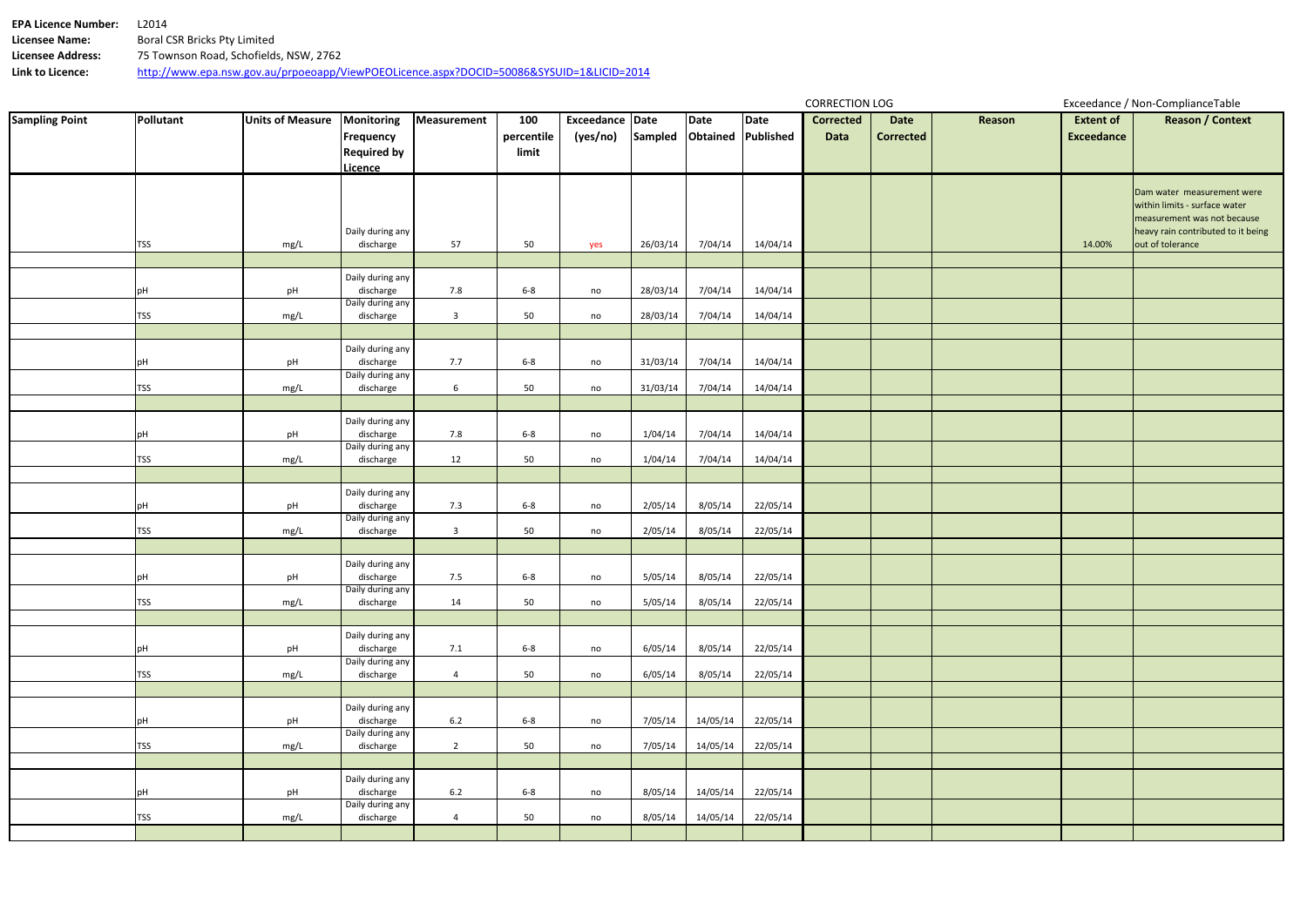**EPA Licence Number:** L2014<br>**Licensee Name:** Boral C **Licensee Name:** Boral CSR Bricks Pty Limited **Licensee Address:** 75 Townson Road, Schofields, NSW, 2762 **Link to Licence:** http://www.epa.nsw.gov.au/prpoeoapp/ViewPOEOLicence.aspx?DOCID=50086&SYSUID=1&LICID=2014

| Exceedance Date<br><b>Sampled</b><br><b>Obtained Published</b><br>percentile<br>(yes/no)<br><b>Exceedance</b><br>Frequency<br>Data<br><b>Corrected</b><br><b>Required by</b><br>limit<br><b>Licence</b><br>When contractors were releasing<br>water from schofields' quarry dam,<br>the pH measured was 5.5<br>which is below the site's EPA licence<br>limit. Trained operators trained a<br>new operator who was not given<br>the full information regarding pH<br>lower limit. All<br>operators are to be trained fully in<br>the "releasing dam water"<br>Daily during any<br>5.5<br>22/05/14<br>discharge<br>$6-8$<br>13/05/14<br>14/05/14<br>8.30%<br>pH<br>procedure.<br>yes<br>pH<br>Daily during any<br>14/05/14<br>22/05/14<br>discharge<br>$\overline{2}$<br>50<br>13/05/14<br>TSS<br>mg/L<br>no<br>Daily during any<br>6.6<br>18/07/14<br>31/07/14<br>discharge<br>$6-8$<br>16/07/14<br>pH<br>no<br>pH<br>Daily during any<br>50<br>discharge<br>16/07/14<br>18/07/14<br>31/07/14<br><b>TSS</b><br>$\overline{2}$<br>mg/L<br>no<br>Daily during any<br>discharge<br>6.5<br>$6-8$<br>17/07/14<br>18/07/14<br>31/07/14<br>pH<br>no<br>pH<br>Daily during any<br>50<br>31/07/14<br>discharge<br>17/07/14<br>18/07/14<br>TSS<br>$\mathbf{1}$<br>mg/L<br>no<br>Daily during any<br>discharge<br>6.8<br>$6-8$<br>17/07/14<br>18/07/14<br>31/07/14<br>pH<br>no<br>pH<br>Daily during any<br>discharge<br>50<br>17/07/14<br>18/07/14<br>31/07/14<br>TSS<br>$\overline{2}$<br>no<br>mg/L<br>Daily during any<br>discharge<br>6.7<br>$6-8$<br>18/07/14<br>21/07/14<br>31/07/14<br>pH<br>pH<br>no<br>Daily during any<br>discharge<br>50<br>TSS<br>$\overline{2}$<br>21/07/14<br>31/07/14<br>mg/L<br>18/07/14<br>no<br>Daily during any<br>discharge<br>7.0<br>$6-8$<br>31/07/14<br>18/07/14<br>21/07/14<br>pH<br>no<br>pH<br>Daily during any<br>50<br>31/07/14<br>TSS<br>mg/L<br>discharge<br>$\overline{3}$<br>18/07/14<br>21/07/14<br>no<br>Daily during any<br>6.7<br>$6-8$<br>discharge<br>23/07/14<br>24/07/14<br>31/07/14<br>pH<br>no<br>pH<br>Daily during any<br>24<br>50<br>31/07/14<br>TSS<br>discharge<br>23/07/14<br>24/07/14<br>mg/L<br>no<br>Daily during any<br>7.2<br>$6-8$<br>31/07/14<br>pH<br>discharge<br>24/07/14<br>25/07/14<br>no<br>pH<br>Daily during any<br>TSS<br>50<br>discharge<br>$5\overline{)}$<br>24/07/14<br>25/07/14<br>31/07/14<br>mg/L<br>no | <b>Sampling Point</b> | Pollutant | <b>Units of Measure</b> | <b>Monitoring</b> | Measurement | 100 |  | Date | Date | <b>COMPOSITION</b><br><b>Corrected</b> | <b>Date</b> | Reason | <b>Extent of</b> | Executative, Non-compliance rapid<br><b>Reason / Context</b> |
|--------------------------------------------------------------------------------------------------------------------------------------------------------------------------------------------------------------------------------------------------------------------------------------------------------------------------------------------------------------------------------------------------------------------------------------------------------------------------------------------------------------------------------------------------------------------------------------------------------------------------------------------------------------------------------------------------------------------------------------------------------------------------------------------------------------------------------------------------------------------------------------------------------------------------------------------------------------------------------------------------------------------------------------------------------------------------------------------------------------------------------------------------------------------------------------------------------------------------------------------------------------------------------------------------------------------------------------------------------------------------------------------------------------------------------------------------------------------------------------------------------------------------------------------------------------------------------------------------------------------------------------------------------------------------------------------------------------------------------------------------------------------------------------------------------------------------------------------------------------------------------------------------------------------------------------------------------------------------------------------------------------------------------------------------------------------------------------------------------------------------------------------------------------------------------------------------------------------------------------------------------------------------------------------------------------------------------------------------------------------------------------|-----------------------|-----------|-------------------------|-------------------|-------------|-----|--|------|------|----------------------------------------|-------------|--------|------------------|--------------------------------------------------------------|
|                                                                                                                                                                                                                                                                                                                                                                                                                                                                                                                                                                                                                                                                                                                                                                                                                                                                                                                                                                                                                                                                                                                                                                                                                                                                                                                                                                                                                                                                                                                                                                                                                                                                                                                                                                                                                                                                                                                                                                                                                                                                                                                                                                                                                                                                                                                                                                                      |                       |           |                         |                   |             |     |  |      |      |                                        |             |        |                  |                                                              |
|                                                                                                                                                                                                                                                                                                                                                                                                                                                                                                                                                                                                                                                                                                                                                                                                                                                                                                                                                                                                                                                                                                                                                                                                                                                                                                                                                                                                                                                                                                                                                                                                                                                                                                                                                                                                                                                                                                                                                                                                                                                                                                                                                                                                                                                                                                                                                                                      |                       |           |                         |                   |             |     |  |      |      |                                        |             |        |                  |                                                              |
|                                                                                                                                                                                                                                                                                                                                                                                                                                                                                                                                                                                                                                                                                                                                                                                                                                                                                                                                                                                                                                                                                                                                                                                                                                                                                                                                                                                                                                                                                                                                                                                                                                                                                                                                                                                                                                                                                                                                                                                                                                                                                                                                                                                                                                                                                                                                                                                      |                       |           |                         |                   |             |     |  |      |      |                                        |             |        |                  |                                                              |
|                                                                                                                                                                                                                                                                                                                                                                                                                                                                                                                                                                                                                                                                                                                                                                                                                                                                                                                                                                                                                                                                                                                                                                                                                                                                                                                                                                                                                                                                                                                                                                                                                                                                                                                                                                                                                                                                                                                                                                                                                                                                                                                                                                                                                                                                                                                                                                                      |                       |           |                         |                   |             |     |  |      |      |                                        |             |        |                  |                                                              |
|                                                                                                                                                                                                                                                                                                                                                                                                                                                                                                                                                                                                                                                                                                                                                                                                                                                                                                                                                                                                                                                                                                                                                                                                                                                                                                                                                                                                                                                                                                                                                                                                                                                                                                                                                                                                                                                                                                                                                                                                                                                                                                                                                                                                                                                                                                                                                                                      |                       |           |                         |                   |             |     |  |      |      |                                        |             |        |                  |                                                              |
|                                                                                                                                                                                                                                                                                                                                                                                                                                                                                                                                                                                                                                                                                                                                                                                                                                                                                                                                                                                                                                                                                                                                                                                                                                                                                                                                                                                                                                                                                                                                                                                                                                                                                                                                                                                                                                                                                                                                                                                                                                                                                                                                                                                                                                                                                                                                                                                      |                       |           |                         |                   |             |     |  |      |      |                                        |             |        |                  |                                                              |
|                                                                                                                                                                                                                                                                                                                                                                                                                                                                                                                                                                                                                                                                                                                                                                                                                                                                                                                                                                                                                                                                                                                                                                                                                                                                                                                                                                                                                                                                                                                                                                                                                                                                                                                                                                                                                                                                                                                                                                                                                                                                                                                                                                                                                                                                                                                                                                                      |                       |           |                         |                   |             |     |  |      |      |                                        |             |        |                  |                                                              |
|                                                                                                                                                                                                                                                                                                                                                                                                                                                                                                                                                                                                                                                                                                                                                                                                                                                                                                                                                                                                                                                                                                                                                                                                                                                                                                                                                                                                                                                                                                                                                                                                                                                                                                                                                                                                                                                                                                                                                                                                                                                                                                                                                                                                                                                                                                                                                                                      |                       |           |                         |                   |             |     |  |      |      |                                        |             |        |                  |                                                              |
|                                                                                                                                                                                                                                                                                                                                                                                                                                                                                                                                                                                                                                                                                                                                                                                                                                                                                                                                                                                                                                                                                                                                                                                                                                                                                                                                                                                                                                                                                                                                                                                                                                                                                                                                                                                                                                                                                                                                                                                                                                                                                                                                                                                                                                                                                                                                                                                      |                       |           |                         |                   |             |     |  |      |      |                                        |             |        |                  |                                                              |
|                                                                                                                                                                                                                                                                                                                                                                                                                                                                                                                                                                                                                                                                                                                                                                                                                                                                                                                                                                                                                                                                                                                                                                                                                                                                                                                                                                                                                                                                                                                                                                                                                                                                                                                                                                                                                                                                                                                                                                                                                                                                                                                                                                                                                                                                                                                                                                                      |                       |           |                         |                   |             |     |  |      |      |                                        |             |        |                  |                                                              |
|                                                                                                                                                                                                                                                                                                                                                                                                                                                                                                                                                                                                                                                                                                                                                                                                                                                                                                                                                                                                                                                                                                                                                                                                                                                                                                                                                                                                                                                                                                                                                                                                                                                                                                                                                                                                                                                                                                                                                                                                                                                                                                                                                                                                                                                                                                                                                                                      |                       |           |                         |                   |             |     |  |      |      |                                        |             |        |                  |                                                              |
|                                                                                                                                                                                                                                                                                                                                                                                                                                                                                                                                                                                                                                                                                                                                                                                                                                                                                                                                                                                                                                                                                                                                                                                                                                                                                                                                                                                                                                                                                                                                                                                                                                                                                                                                                                                                                                                                                                                                                                                                                                                                                                                                                                                                                                                                                                                                                                                      |                       |           |                         |                   |             |     |  |      |      |                                        |             |        |                  |                                                              |
|                                                                                                                                                                                                                                                                                                                                                                                                                                                                                                                                                                                                                                                                                                                                                                                                                                                                                                                                                                                                                                                                                                                                                                                                                                                                                                                                                                                                                                                                                                                                                                                                                                                                                                                                                                                                                                                                                                                                                                                                                                                                                                                                                                                                                                                                                                                                                                                      |                       |           |                         |                   |             |     |  |      |      |                                        |             |        |                  |                                                              |
|                                                                                                                                                                                                                                                                                                                                                                                                                                                                                                                                                                                                                                                                                                                                                                                                                                                                                                                                                                                                                                                                                                                                                                                                                                                                                                                                                                                                                                                                                                                                                                                                                                                                                                                                                                                                                                                                                                                                                                                                                                                                                                                                                                                                                                                                                                                                                                                      |                       |           |                         |                   |             |     |  |      |      |                                        |             |        |                  |                                                              |
|                                                                                                                                                                                                                                                                                                                                                                                                                                                                                                                                                                                                                                                                                                                                                                                                                                                                                                                                                                                                                                                                                                                                                                                                                                                                                                                                                                                                                                                                                                                                                                                                                                                                                                                                                                                                                                                                                                                                                                                                                                                                                                                                                                                                                                                                                                                                                                                      |                       |           |                         |                   |             |     |  |      |      |                                        |             |        |                  |                                                              |
|                                                                                                                                                                                                                                                                                                                                                                                                                                                                                                                                                                                                                                                                                                                                                                                                                                                                                                                                                                                                                                                                                                                                                                                                                                                                                                                                                                                                                                                                                                                                                                                                                                                                                                                                                                                                                                                                                                                                                                                                                                                                                                                                                                                                                                                                                                                                                                                      |                       |           |                         |                   |             |     |  |      |      |                                        |             |        |                  |                                                              |
|                                                                                                                                                                                                                                                                                                                                                                                                                                                                                                                                                                                                                                                                                                                                                                                                                                                                                                                                                                                                                                                                                                                                                                                                                                                                                                                                                                                                                                                                                                                                                                                                                                                                                                                                                                                                                                                                                                                                                                                                                                                                                                                                                                                                                                                                                                                                                                                      |                       |           |                         |                   |             |     |  |      |      |                                        |             |        |                  |                                                              |
|                                                                                                                                                                                                                                                                                                                                                                                                                                                                                                                                                                                                                                                                                                                                                                                                                                                                                                                                                                                                                                                                                                                                                                                                                                                                                                                                                                                                                                                                                                                                                                                                                                                                                                                                                                                                                                                                                                                                                                                                                                                                                                                                                                                                                                                                                                                                                                                      |                       |           |                         |                   |             |     |  |      |      |                                        |             |        |                  |                                                              |
|                                                                                                                                                                                                                                                                                                                                                                                                                                                                                                                                                                                                                                                                                                                                                                                                                                                                                                                                                                                                                                                                                                                                                                                                                                                                                                                                                                                                                                                                                                                                                                                                                                                                                                                                                                                                                                                                                                                                                                                                                                                                                                                                                                                                                                                                                                                                                                                      |                       |           |                         |                   |             |     |  |      |      |                                        |             |        |                  |                                                              |
|                                                                                                                                                                                                                                                                                                                                                                                                                                                                                                                                                                                                                                                                                                                                                                                                                                                                                                                                                                                                                                                                                                                                                                                                                                                                                                                                                                                                                                                                                                                                                                                                                                                                                                                                                                                                                                                                                                                                                                                                                                                                                                                                                                                                                                                                                                                                                                                      |                       |           |                         |                   |             |     |  |      |      |                                        |             |        |                  |                                                              |
|                                                                                                                                                                                                                                                                                                                                                                                                                                                                                                                                                                                                                                                                                                                                                                                                                                                                                                                                                                                                                                                                                                                                                                                                                                                                                                                                                                                                                                                                                                                                                                                                                                                                                                                                                                                                                                                                                                                                                                                                                                                                                                                                                                                                                                                                                                                                                                                      |                       |           |                         |                   |             |     |  |      |      |                                        |             |        |                  |                                                              |
|                                                                                                                                                                                                                                                                                                                                                                                                                                                                                                                                                                                                                                                                                                                                                                                                                                                                                                                                                                                                                                                                                                                                                                                                                                                                                                                                                                                                                                                                                                                                                                                                                                                                                                                                                                                                                                                                                                                                                                                                                                                                                                                                                                                                                                                                                                                                                                                      |                       |           |                         |                   |             |     |  |      |      |                                        |             |        |                  |                                                              |
|                                                                                                                                                                                                                                                                                                                                                                                                                                                                                                                                                                                                                                                                                                                                                                                                                                                                                                                                                                                                                                                                                                                                                                                                                                                                                                                                                                                                                                                                                                                                                                                                                                                                                                                                                                                                                                                                                                                                                                                                                                                                                                                                                                                                                                                                                                                                                                                      |                       |           |                         |                   |             |     |  |      |      |                                        |             |        |                  |                                                              |
|                                                                                                                                                                                                                                                                                                                                                                                                                                                                                                                                                                                                                                                                                                                                                                                                                                                                                                                                                                                                                                                                                                                                                                                                                                                                                                                                                                                                                                                                                                                                                                                                                                                                                                                                                                                                                                                                                                                                                                                                                                                                                                                                                                                                                                                                                                                                                                                      |                       |           |                         |                   |             |     |  |      |      |                                        |             |        |                  |                                                              |
|                                                                                                                                                                                                                                                                                                                                                                                                                                                                                                                                                                                                                                                                                                                                                                                                                                                                                                                                                                                                                                                                                                                                                                                                                                                                                                                                                                                                                                                                                                                                                                                                                                                                                                                                                                                                                                                                                                                                                                                                                                                                                                                                                                                                                                                                                                                                                                                      |                       |           |                         |                   |             |     |  |      |      |                                        |             |        |                  |                                                              |
|                                                                                                                                                                                                                                                                                                                                                                                                                                                                                                                                                                                                                                                                                                                                                                                                                                                                                                                                                                                                                                                                                                                                                                                                                                                                                                                                                                                                                                                                                                                                                                                                                                                                                                                                                                                                                                                                                                                                                                                                                                                                                                                                                                                                                                                                                                                                                                                      |                       |           |                         |                   |             |     |  |      |      |                                        |             |        |                  |                                                              |
|                                                                                                                                                                                                                                                                                                                                                                                                                                                                                                                                                                                                                                                                                                                                                                                                                                                                                                                                                                                                                                                                                                                                                                                                                                                                                                                                                                                                                                                                                                                                                                                                                                                                                                                                                                                                                                                                                                                                                                                                                                                                                                                                                                                                                                                                                                                                                                                      |                       |           |                         |                   |             |     |  |      |      |                                        |             |        |                  |                                                              |
|                                                                                                                                                                                                                                                                                                                                                                                                                                                                                                                                                                                                                                                                                                                                                                                                                                                                                                                                                                                                                                                                                                                                                                                                                                                                                                                                                                                                                                                                                                                                                                                                                                                                                                                                                                                                                                                                                                                                                                                                                                                                                                                                                                                                                                                                                                                                                                                      |                       |           |                         |                   |             |     |  |      |      |                                        |             |        |                  |                                                              |
|                                                                                                                                                                                                                                                                                                                                                                                                                                                                                                                                                                                                                                                                                                                                                                                                                                                                                                                                                                                                                                                                                                                                                                                                                                                                                                                                                                                                                                                                                                                                                                                                                                                                                                                                                                                                                                                                                                                                                                                                                                                                                                                                                                                                                                                                                                                                                                                      |                       |           |                         |                   |             |     |  |      |      |                                        |             |        |                  |                                                              |
|                                                                                                                                                                                                                                                                                                                                                                                                                                                                                                                                                                                                                                                                                                                                                                                                                                                                                                                                                                                                                                                                                                                                                                                                                                                                                                                                                                                                                                                                                                                                                                                                                                                                                                                                                                                                                                                                                                                                                                                                                                                                                                                                                                                                                                                                                                                                                                                      |                       |           |                         |                   |             |     |  |      |      |                                        |             |        |                  |                                                              |
|                                                                                                                                                                                                                                                                                                                                                                                                                                                                                                                                                                                                                                                                                                                                                                                                                                                                                                                                                                                                                                                                                                                                                                                                                                                                                                                                                                                                                                                                                                                                                                                                                                                                                                                                                                                                                                                                                                                                                                                                                                                                                                                                                                                                                                                                                                                                                                                      |                       |           |                         |                   |             |     |  |      |      |                                        |             |        |                  |                                                              |
|                                                                                                                                                                                                                                                                                                                                                                                                                                                                                                                                                                                                                                                                                                                                                                                                                                                                                                                                                                                                                                                                                                                                                                                                                                                                                                                                                                                                                                                                                                                                                                                                                                                                                                                                                                                                                                                                                                                                                                                                                                                                                                                                                                                                                                                                                                                                                                                      |                       |           |                         |                   |             |     |  |      |      |                                        |             |        |                  |                                                              |
|                                                                                                                                                                                                                                                                                                                                                                                                                                                                                                                                                                                                                                                                                                                                                                                                                                                                                                                                                                                                                                                                                                                                                                                                                                                                                                                                                                                                                                                                                                                                                                                                                                                                                                                                                                                                                                                                                                                                                                                                                                                                                                                                                                                                                                                                                                                                                                                      |                       |           |                         |                   |             |     |  |      |      |                                        |             |        |                  |                                                              |
|                                                                                                                                                                                                                                                                                                                                                                                                                                                                                                                                                                                                                                                                                                                                                                                                                                                                                                                                                                                                                                                                                                                                                                                                                                                                                                                                                                                                                                                                                                                                                                                                                                                                                                                                                                                                                                                                                                                                                                                                                                                                                                                                                                                                                                                                                                                                                                                      |                       |           |                         |                   |             |     |  |      |      |                                        |             |        |                  |                                                              |
|                                                                                                                                                                                                                                                                                                                                                                                                                                                                                                                                                                                                                                                                                                                                                                                                                                                                                                                                                                                                                                                                                                                                                                                                                                                                                                                                                                                                                                                                                                                                                                                                                                                                                                                                                                                                                                                                                                                                                                                                                                                                                                                                                                                                                                                                                                                                                                                      |                       |           |                         |                   |             |     |  |      |      |                                        |             |        |                  |                                                              |
|                                                                                                                                                                                                                                                                                                                                                                                                                                                                                                                                                                                                                                                                                                                                                                                                                                                                                                                                                                                                                                                                                                                                                                                                                                                                                                                                                                                                                                                                                                                                                                                                                                                                                                                                                                                                                                                                                                                                                                                                                                                                                                                                                                                                                                                                                                                                                                                      |                       |           |                         |                   |             |     |  |      |      |                                        |             |        |                  |                                                              |
|                                                                                                                                                                                                                                                                                                                                                                                                                                                                                                                                                                                                                                                                                                                                                                                                                                                                                                                                                                                                                                                                                                                                                                                                                                                                                                                                                                                                                                                                                                                                                                                                                                                                                                                                                                                                                                                                                                                                                                                                                                                                                                                                                                                                                                                                                                                                                                                      |                       |           |                         |                   |             |     |  |      |      |                                        |             |        |                  |                                                              |
|                                                                                                                                                                                                                                                                                                                                                                                                                                                                                                                                                                                                                                                                                                                                                                                                                                                                                                                                                                                                                                                                                                                                                                                                                                                                                                                                                                                                                                                                                                                                                                                                                                                                                                                                                                                                                                                                                                                                                                                                                                                                                                                                                                                                                                                                                                                                                                                      |                       |           |                         |                   |             |     |  |      |      |                                        |             |        |                  |                                                              |
|                                                                                                                                                                                                                                                                                                                                                                                                                                                                                                                                                                                                                                                                                                                                                                                                                                                                                                                                                                                                                                                                                                                                                                                                                                                                                                                                                                                                                                                                                                                                                                                                                                                                                                                                                                                                                                                                                                                                                                                                                                                                                                                                                                                                                                                                                                                                                                                      |                       |           |                         |                   |             |     |  |      |      |                                        |             |        |                  |                                                              |
|                                                                                                                                                                                                                                                                                                                                                                                                                                                                                                                                                                                                                                                                                                                                                                                                                                                                                                                                                                                                                                                                                                                                                                                                                                                                                                                                                                                                                                                                                                                                                                                                                                                                                                                                                                                                                                                                                                                                                                                                                                                                                                                                                                                                                                                                                                                                                                                      |                       |           |                         |                   |             |     |  |      |      |                                        |             |        |                  |                                                              |
|                                                                                                                                                                                                                                                                                                                                                                                                                                                                                                                                                                                                                                                                                                                                                                                                                                                                                                                                                                                                                                                                                                                                                                                                                                                                                                                                                                                                                                                                                                                                                                                                                                                                                                                                                                                                                                                                                                                                                                                                                                                                                                                                                                                                                                                                                                                                                                                      |                       |           |                         |                   |             |     |  |      |      |                                        |             |        |                  |                                                              |
|                                                                                                                                                                                                                                                                                                                                                                                                                                                                                                                                                                                                                                                                                                                                                                                                                                                                                                                                                                                                                                                                                                                                                                                                                                                                                                                                                                                                                                                                                                                                                                                                                                                                                                                                                                                                                                                                                                                                                                                                                                                                                                                                                                                                                                                                                                                                                                                      |                       |           |                         |                   |             |     |  |      |      |                                        |             |        |                  |                                                              |
|                                                                                                                                                                                                                                                                                                                                                                                                                                                                                                                                                                                                                                                                                                                                                                                                                                                                                                                                                                                                                                                                                                                                                                                                                                                                                                                                                                                                                                                                                                                                                                                                                                                                                                                                                                                                                                                                                                                                                                                                                                                                                                                                                                                                                                                                                                                                                                                      |                       |           |                         |                   |             |     |  |      |      |                                        |             |        |                  |                                                              |
|                                                                                                                                                                                                                                                                                                                                                                                                                                                                                                                                                                                                                                                                                                                                                                                                                                                                                                                                                                                                                                                                                                                                                                                                                                                                                                                                                                                                                                                                                                                                                                                                                                                                                                                                                                                                                                                                                                                                                                                                                                                                                                                                                                                                                                                                                                                                                                                      |                       |           |                         |                   |             |     |  |      |      |                                        |             |        |                  |                                                              |
|                                                                                                                                                                                                                                                                                                                                                                                                                                                                                                                                                                                                                                                                                                                                                                                                                                                                                                                                                                                                                                                                                                                                                                                                                                                                                                                                                                                                                                                                                                                                                                                                                                                                                                                                                                                                                                                                                                                                                                                                                                                                                                                                                                                                                                                                                                                                                                                      |                       |           |                         |                   |             |     |  |      |      |                                        |             |        |                  |                                                              |
|                                                                                                                                                                                                                                                                                                                                                                                                                                                                                                                                                                                                                                                                                                                                                                                                                                                                                                                                                                                                                                                                                                                                                                                                                                                                                                                                                                                                                                                                                                                                                                                                                                                                                                                                                                                                                                                                                                                                                                                                                                                                                                                                                                                                                                                                                                                                                                                      |                       |           |                         |                   |             |     |  |      |      |                                        |             |        |                  |                                                              |
|                                                                                                                                                                                                                                                                                                                                                                                                                                                                                                                                                                                                                                                                                                                                                                                                                                                                                                                                                                                                                                                                                                                                                                                                                                                                                                                                                                                                                                                                                                                                                                                                                                                                                                                                                                                                                                                                                                                                                                                                                                                                                                                                                                                                                                                                                                                                                                                      |                       |           |                         |                   |             |     |  |      |      |                                        |             |        |                  |                                                              |
|                                                                                                                                                                                                                                                                                                                                                                                                                                                                                                                                                                                                                                                                                                                                                                                                                                                                                                                                                                                                                                                                                                                                                                                                                                                                                                                                                                                                                                                                                                                                                                                                                                                                                                                                                                                                                                                                                                                                                                                                                                                                                                                                                                                                                                                                                                                                                                                      |                       |           |                         |                   |             |     |  |      |      |                                        |             |        |                  |                                                              |
|                                                                                                                                                                                                                                                                                                                                                                                                                                                                                                                                                                                                                                                                                                                                                                                                                                                                                                                                                                                                                                                                                                                                                                                                                                                                                                                                                                                                                                                                                                                                                                                                                                                                                                                                                                                                                                                                                                                                                                                                                                                                                                                                                                                                                                                                                                                                                                                      |                       |           |                         |                   |             |     |  |      |      |                                        |             |        |                  |                                                              |
|                                                                                                                                                                                                                                                                                                                                                                                                                                                                                                                                                                                                                                                                                                                                                                                                                                                                                                                                                                                                                                                                                                                                                                                                                                                                                                                                                                                                                                                                                                                                                                                                                                                                                                                                                                                                                                                                                                                                                                                                                                                                                                                                                                                                                                                                                                                                                                                      |                       |           |                         |                   |             |     |  |      |      |                                        |             |        |                  |                                                              |
|                                                                                                                                                                                                                                                                                                                                                                                                                                                                                                                                                                                                                                                                                                                                                                                                                                                                                                                                                                                                                                                                                                                                                                                                                                                                                                                                                                                                                                                                                                                                                                                                                                                                                                                                                                                                                                                                                                                                                                                                                                                                                                                                                                                                                                                                                                                                                                                      |                       |           |                         |                   |             |     |  |      |      |                                        |             |        |                  |                                                              |
|                                                                                                                                                                                                                                                                                                                                                                                                                                                                                                                                                                                                                                                                                                                                                                                                                                                                                                                                                                                                                                                                                                                                                                                                                                                                                                                                                                                                                                                                                                                                                                                                                                                                                                                                                                                                                                                                                                                                                                                                                                                                                                                                                                                                                                                                                                                                                                                      |                       |           |                         |                   |             |     |  |      |      |                                        |             |        |                  |                                                              |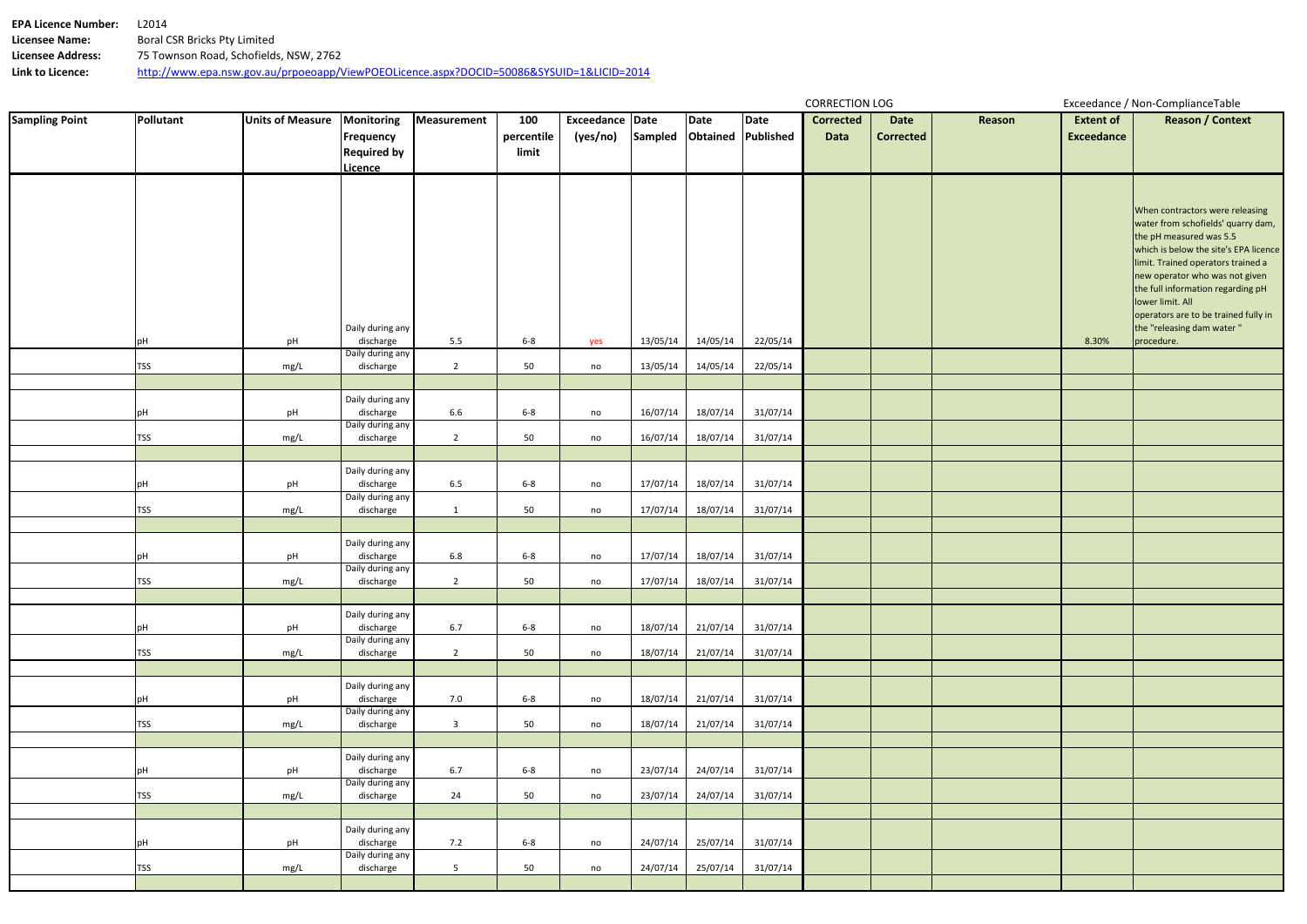| <b>EPA Licence Number:</b> | I 2014                                                                                   |
|----------------------------|------------------------------------------------------------------------------------------|
| Licensee Name:             | Boral CSR Bricks Pty Limited                                                             |
| Licensee Address:          | 75 Townson Road, Schofields, NSW, 2762                                                   |
| Link to Licence:           | http://www.epa.nsw.gov.au/prpoeoapp/ViewPOEOLicence.aspx?DOCID=50086&SYSUID=1&LICID=2014 |

| <b>Sampling Point</b> | Pollutant  | <b>Units of Measure</b> | Monitoring                             | Measurement             | 100        | Exceedance Date                     |          | Date     | Date     | 55111511511505<br><b>Corrected</b> | <b>Date</b>      | Reason | <b>Extent of</b>  | Executative, Terr compliance rasic<br><b>Reason / Context</b> |
|-----------------------|------------|-------------------------|----------------------------------------|-------------------------|------------|-------------------------------------|----------|----------|----------|------------------------------------|------------------|--------|-------------------|---------------------------------------------------------------|
|                       |            |                         |                                        |                         | percentile | (yes/no) Sampled Obtained Published |          |          |          | Data                               | <b>Corrected</b> |        | <b>Exceedance</b> |                                                               |
|                       |            |                         | <b>Frequency</b><br><b>Required by</b> |                         | limit      |                                     |          |          |          |                                    |                  |        |                   |                                                               |
|                       |            |                         | Licence                                |                         |            |                                     |          |          |          |                                    |                  |        |                   |                                                               |
|                       |            |                         | Daily during any                       |                         |            |                                     |          |          |          |                                    |                  |        |                   |                                                               |
|                       |            | pH                      | discharge                              | 7.2                     | $6 - 8$    | no                                  | 25/07/14 | 28/07/14 | 28/08/14 |                                    |                  |        |                   |                                                               |
|                       |            |                         | Daily during any                       |                         |            |                                     |          |          |          |                                    |                  |        |                   |                                                               |
|                       | <b>TSS</b> | mg/L                    | discharge                              | $\overline{\mathbf{3}}$ | 50         | no                                  | 25/07/14 | 28/07/14 | 28/08/14 |                                    |                  |        |                   |                                                               |
|                       |            |                         | Daily during any                       |                         |            |                                     |          |          |          |                                    |                  |        |                   |                                                               |
|                       | рH         | pH                      | discharge                              | 7.4                     | $6-8$      | no                                  | 24/09/14 | 21/10/14 | 17/11/14 |                                    |                  |        |                   |                                                               |
|                       |            |                         | Daily during any                       |                         |            |                                     |          |          |          |                                    |                  |        |                   |                                                               |
|                       | <b>TSS</b> | mg/L                    | discharge                              | $<$ 5                   | 50         | no                                  | 24/09/14 | 21/10/14 | 17/11/14 |                                    |                  |        |                   |                                                               |
|                       |            |                         |                                        |                         |            |                                     |          |          |          |                                    |                  |        |                   |                                                               |
|                       | рH         | pH                      | Daily during any<br>discharge          | 7.8                     | $6 - 8$    | no                                  | 20/10/14 | 21/10/14 | 17/11/14 |                                    |                  |        |                   |                                                               |
|                       |            |                         | Daily during any                       |                         |            |                                     |          |          |          |                                    |                  |        |                   |                                                               |
|                       | <b>TSS</b> | mg/L                    | discharge                              | 24                      | 50         | no                                  | 20/10/14 | 21/10/14 | 17/11/14 |                                    |                  |        |                   |                                                               |
|                       |            |                         |                                        |                         |            |                                     |          |          |          |                                    |                  |        |                   |                                                               |
|                       |            |                         | Daily during any                       |                         |            |                                     |          |          |          |                                    |                  |        |                   |                                                               |
|                       | рH         | pH                      | discharge<br>Daily during any          | $6.8\,$                 | $6-8$      | no                                  | 22/10/14 | 23/10/14 | 17/11/14 |                                    |                  |        |                   |                                                               |
|                       | <b>TSS</b> | mg/L                    | discharge                              | 28                      | 50         | no                                  | 22/10/14 | 23/10/14 | 17/11/14 |                                    |                  |        |                   |                                                               |
|                       |            |                         |                                        |                         |            |                                     |          |          |          |                                    |                  |        |                   |                                                               |
|                       |            |                         | Daily during any                       |                         |            |                                     |          |          |          |                                    |                  |        |                   |                                                               |
|                       |            | pH                      | discharge                              | 7.7                     | $6-8$      | no                                  | 9/12/14  | 9/12/14  | 12/01/15 |                                    |                  |        |                   |                                                               |
|                       | <b>TSS</b> | mg/L                    | Daily during any<br>discharge          | $35\phantom{a}$         | 50         | no                                  | 9/12/14  | 9/12/14  | 12/01/15 |                                    |                  |        |                   |                                                               |
|                       |            |                         |                                        |                         |            |                                     |          |          |          |                                    |                  |        |                   |                                                               |
|                       |            |                         | Daily during any                       |                         |            |                                     |          |          |          |                                    |                  |        |                   |                                                               |
|                       | эH         | pH                      | discharge                              | 7.3                     | $6 - 8$    | no                                  | 10/12/14 | 16/12/14 | 12/01/15 |                                    |                  |        |                   |                                                               |
|                       | <b>TSS</b> |                         | Daily during any<br>discharge          | 42                      | 50         |                                     | 10/12/14 | 16/12/14 | 12/01/15 |                                    |                  |        |                   |                                                               |
|                       |            | mg/L                    |                                        |                         |            | no                                  |          |          |          |                                    |                  |        |                   |                                                               |
|                       |            |                         | Daily during any                       |                         |            |                                     |          |          |          |                                    |                  |        |                   |                                                               |
|                       | pН         | pH                      | discharge                              | 7.3                     | $6 - 8$    | no                                  | 11/12/14 | 16/12/14 | 12/01/15 |                                    |                  |        |                   |                                                               |
|                       |            |                         | Daily during any                       |                         |            |                                     |          |          |          |                                    |                  |        |                   |                                                               |
|                       | <b>TSS</b> | mg/L                    | discharge                              | 38                      | 50         | no                                  | 11/12/14 | 16/12/14 | 12/01/15 |                                    |                  |        |                   |                                                               |
|                       |            |                         | Daily during any                       |                         |            |                                     |          |          |          |                                    |                  |        |                   |                                                               |
|                       | pH         | pH                      | discharge                              | 7.3                     | $6 - 8$    | no                                  | 19/12/14 | 19/12/14 | 12/01/15 |                                    |                  |        |                   |                                                               |
|                       |            |                         | Daily during any                       |                         |            |                                     |          |          |          |                                    |                  |        |                   |                                                               |
|                       | <b>TSS</b> | mg/L                    | discharge                              | 28                      | 50         | no                                  | 19/12/14 | 19/12/14 | 12/01/15 |                                    |                  |        |                   |                                                               |
|                       |            |                         |                                        |                         |            |                                     |          |          |          |                                    |                  |        |                   |                                                               |
|                       | рH         | pH                      | Daily during any<br>discharge          | 7.2                     | $6 - 8$    | no                                  | 22/12/14 | 23/12/14 | 12/01/15 |                                    |                  |        |                   |                                                               |
|                       |            |                         | Daily during any                       |                         |            |                                     |          |          |          |                                    |                  |        |                   |                                                               |
|                       | <b>TSS</b> | mg/L                    | discharge                              | $8\phantom{.0}$         | 50         | no                                  | 22/12/14 | 23/12/14 | 12/01/15 |                                    |                  |        |                   |                                                               |
|                       |            |                         |                                        |                         |            |                                     |          |          |          |                                    |                  |        |                   |                                                               |
|                       |            |                         | Daily during any                       |                         |            |                                     |          |          |          |                                    |                  |        |                   |                                                               |
|                       | pН         | pH                      | discharge<br>Daily during any          | 7.4                     | $6 - 8$    | no                                  | 23/12/14 | 23/12/14 | 12/01/15 |                                    |                  |        |                   |                                                               |
|                       | <b>TSS</b> | mg/L                    | discharge                              | 41                      | 50         | no                                  | 23/12/14 | 23/12/14 | 12/01/15 |                                    |                  |        |                   |                                                               |
|                       |            |                         |                                        |                         |            |                                     |          |          |          |                                    |                  |        |                   |                                                               |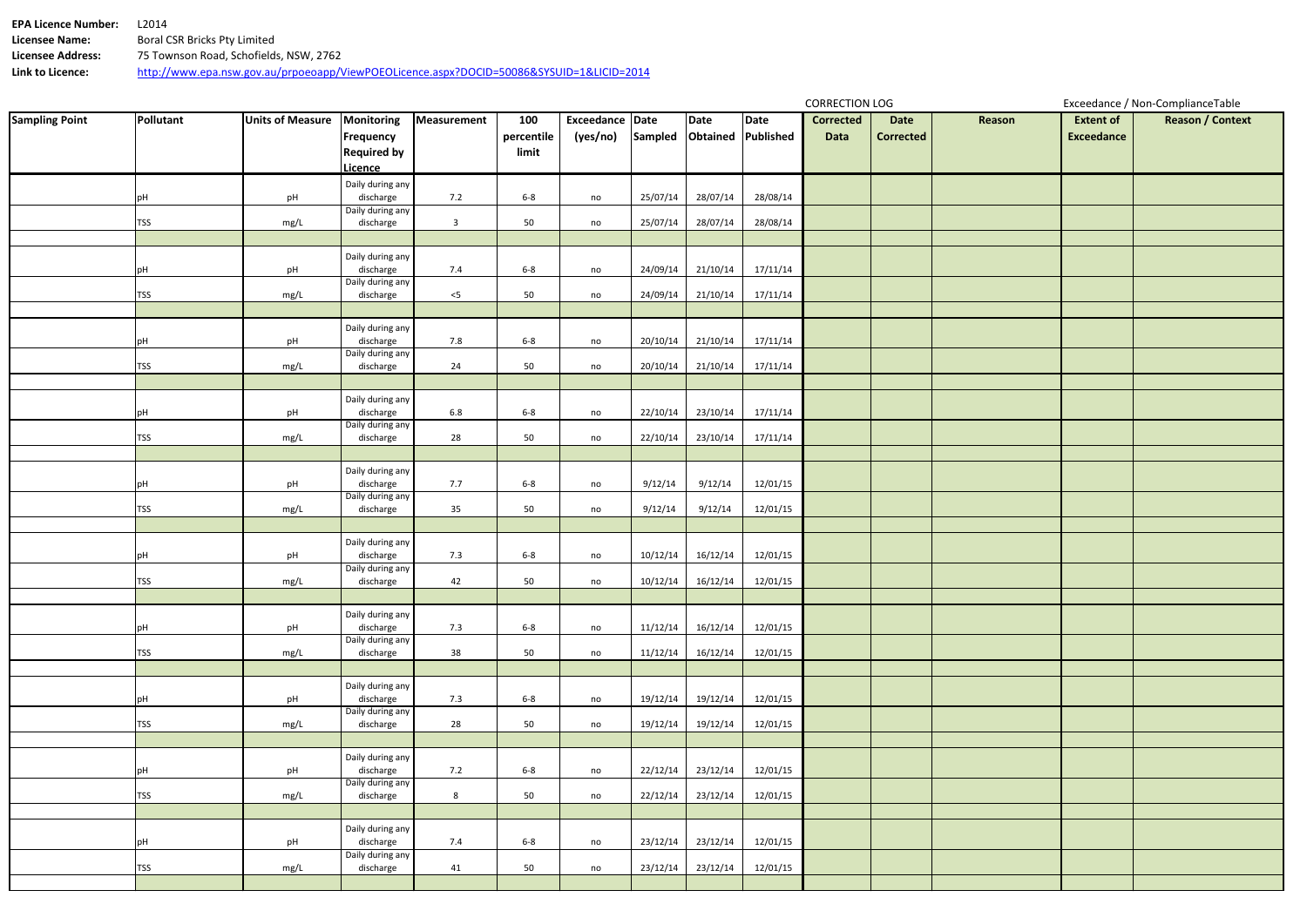| <b>EPA Licence Number:</b> | I 2014                                                                                   |
|----------------------------|------------------------------------------------------------------------------------------|
| Licensee Name:             | Boral CSR Bricks Pty Limited                                                             |
| Licensee Address:          | 75 Townson Road, Schofields, NSW, 2762                                                   |
| Link to Licence:           | http://www.epa.nsw.gov.au/prpoeoapp/ViewPOEOLicence.aspx?DOCID=50086&SYSUID=1&LICID=2014 |

| <b>Sampling Point</b> | Pollutant  | <b>Units of Measure</b> | Monitoring                    | Measurement             | 100        | Exceedance Date                     |          | Date     | Date     | <b>COMMEDITION FOO</b><br><b>Corrected</b> | <b>Date</b>      | Reason | <b>Extent of</b>  | Executative, Non-compliance rabic<br><b>Reason / Context</b> |
|-----------------------|------------|-------------------------|-------------------------------|-------------------------|------------|-------------------------------------|----------|----------|----------|--------------------------------------------|------------------|--------|-------------------|--------------------------------------------------------------|
|                       |            |                         |                               |                         |            |                                     |          |          |          |                                            |                  |        |                   |                                                              |
|                       |            |                         | Frequency                     |                         | percentile | (yes/no) Sampled Obtained Published |          |          |          | Data                                       | <b>Corrected</b> |        | <b>Exceedance</b> |                                                              |
|                       |            |                         | <b>Required by</b>            |                         | limit      |                                     |          |          |          |                                            |                  |        |                   |                                                              |
|                       |            |                         | Licence                       |                         |            |                                     |          |          |          |                                            |                  |        |                   |                                                              |
|                       |            |                         | Daily during any              |                         |            |                                     |          |          |          |                                            |                  |        |                   |                                                              |
|                       | pH         | pH                      | discharge                     | 7.2                     | $6-8$      | no                                  | 14/01/15 | 16/01/15 | 30/01/15 |                                            |                  |        |                   |                                                              |
|                       |            |                         | Daily during any              |                         |            |                                     |          |          |          |                                            |                  |        |                   |                                                              |
|                       | <b>TSS</b> | mg/L                    | discharge                     | 29                      | 50         | no                                  | 14/01/15 | 16/01/15 | 30/01/15 |                                            |                  |        |                   |                                                              |
|                       |            |                         |                               |                         |            |                                     |          |          |          |                                            |                  |        |                   |                                                              |
|                       |            |                         | Daily during any              |                         |            |                                     |          |          |          |                                            |                  |        |                   |                                                              |
|                       | pH         | pH                      | discharge                     | 7.1                     | $6 - 8$    | no                                  | 15/01/15 | 16/01/15 | 30/01/15 |                                            |                  |        |                   |                                                              |
|                       |            |                         | Daily during any              |                         |            |                                     |          |          |          |                                            |                  |        |                   |                                                              |
|                       | <b>TSS</b> | mg/L                    | discharge                     | $\overline{\mathbf{3}}$ | 50         | no                                  | 15/01/15 | 16/01/15 | 30/01/15 |                                            |                  |        |                   |                                                              |
|                       |            |                         |                               |                         |            |                                     |          |          |          |                                            |                  |        |                   |                                                              |
|                       |            |                         | Daily during any              |                         |            |                                     |          |          |          |                                            |                  |        |                   |                                                              |
|                       | pH         | pH                      | discharge                     | 7.7                     | $6 - 8$    | no                                  | 29/01/15 | 29/01/15 | 9/02/15  |                                            |                  |        |                   |                                                              |
|                       |            |                         | Daily during any              |                         |            |                                     |          |          |          |                                            |                  |        |                   |                                                              |
|                       | <b>TSS</b> | mg/L                    | discharge                     | 42                      | 50         | no                                  | 29/01/15 | 29/01/15 | 9/02/15  |                                            |                  |        |                   |                                                              |
|                       |            |                         |                               |                         |            |                                     |          |          |          |                                            |                  |        |                   |                                                              |
|                       |            |                         | Daily during any              |                         |            |                                     |          |          |          |                                            |                  |        |                   |                                                              |
|                       | pH         | pH                      | discharge                     | 7.5                     | $6-8$      | no                                  | 5/02/15  | 9/02/15  | 10/03/15 |                                            |                  |        |                   |                                                              |
|                       |            |                         | Daily during any              |                         |            |                                     |          |          |          |                                            |                  |        |                   |                                                              |
|                       | <b>TSS</b> | mg/L                    | discharge                     | 10                      | 50         | no                                  | 5/02/15  | 9/02/15  | 10/03/15 |                                            |                  |        |                   |                                                              |
|                       |            |                         |                               |                         |            |                                     |          |          |          |                                            |                  |        |                   |                                                              |
|                       |            |                         | Daily during any              |                         |            |                                     |          |          |          |                                            |                  |        |                   |                                                              |
|                       | pH         | pH                      | discharge                     | 7.0                     | $6-8$      | no                                  | 18/02/15 | 18/02/15 | 10/03/15 |                                            |                  |        |                   |                                                              |
|                       | <b>TSS</b> | mg/L                    | Daily during any<br>discharge | $\leq 1$                | 50         | no                                  | 18/02/15 | 18/02/15 | 10/03/15 |                                            |                  |        |                   |                                                              |
|                       |            |                         |                               |                         |            |                                     |          |          |          |                                            |                  |        |                   |                                                              |
|                       |            |                         |                               |                         |            |                                     |          |          |          |                                            |                  |        |                   |                                                              |
|                       |            |                         | Daily during any              |                         |            |                                     |          |          |          |                                            |                  |        |                   |                                                              |
|                       | pH         | pH                      | discharge                     | 7.4                     | $6 - 8$    | no                                  | 20/02/15 | 20/02/15 | 10/03/15 |                                            |                  |        |                   |                                                              |
|                       |            |                         |                               |                         |            |                                     |          |          |          |                                            |                  |        |                   |                                                              |
|                       |            |                         | Daily during any              |                         |            |                                     |          |          |          |                                            |                  |        |                   |                                                              |
|                       | <b>TSS</b> | mg/L                    | discharge                     | 14                      | 50         | no                                  | 20/02/15 | 20/02/15 | 10/03/15 |                                            |                  |        |                   |                                                              |
|                       |            |                         |                               |                         |            |                                     |          |          |          |                                            |                  |        |                   |                                                              |
|                       |            |                         |                               |                         |            |                                     |          |          |          |                                            |                  |        |                   |                                                              |
|                       |            |                         | Daily during any              |                         |            |                                     |          |          |          |                                            |                  |        |                   |                                                              |
|                       | pH         | pH                      | discharge                     | 7.7                     | $6-8$      | no                                  | 23/02/15 | 23/02/15 | 10/03/15 |                                            |                  |        |                   |                                                              |
|                       |            |                         |                               |                         |            |                                     |          |          |          |                                            |                  |        |                   |                                                              |
|                       |            |                         | Daily during any              |                         |            |                                     |          |          |          |                                            |                  |        |                   |                                                              |
|                       | <b>TSS</b> | mg/L                    | discharge                     | 9                       | 50         | no                                  | 23/02/15 | 23/02/15 | 10/03/15 |                                            |                  |        |                   |                                                              |
|                       |            |                         |                               |                         |            |                                     |          |          |          |                                            |                  |        |                   |                                                              |
|                       |            |                         |                               |                         |            |                                     |          |          |          |                                            |                  |        |                   |                                                              |
|                       |            |                         | Daily during any              |                         |            |                                     |          |          |          |                                            |                  |        |                   |                                                              |
|                       | pH         | pH                      | discharge                     | 7.7                     | $6 - 8$    | no                                  | 23/02/15 | 24/02/15 | 10/03/15 |                                            |                  |        |                   |                                                              |
|                       |            |                         |                               |                         |            |                                     |          |          |          |                                            |                  |        |                   |                                                              |
|                       |            |                         | Daily during any              |                         |            |                                     |          |          |          |                                            |                  |        |                   |                                                              |
|                       | <b>TSS</b> | mg/L                    | discharge                     | 38                      | 50         | no                                  | 23/02/15 | 24/02/15 | 10/03/15 |                                            |                  |        |                   |                                                              |
|                       |            |                         |                               |                         |            |                                     |          |          |          |                                            |                  |        |                   |                                                              |
|                       |            |                         |                               |                         |            |                                     |          |          |          |                                            |                  |        |                   |                                                              |
|                       |            |                         | Daily during any              |                         |            |                                     |          |          |          |                                            |                  |        |                   |                                                              |
|                       | pH         | pH                      | discharge                     | 7.4                     | $6 - 8$    | no                                  | 26/02/15 | 26/02/15 | 10/03/15 |                                            |                  |        |                   |                                                              |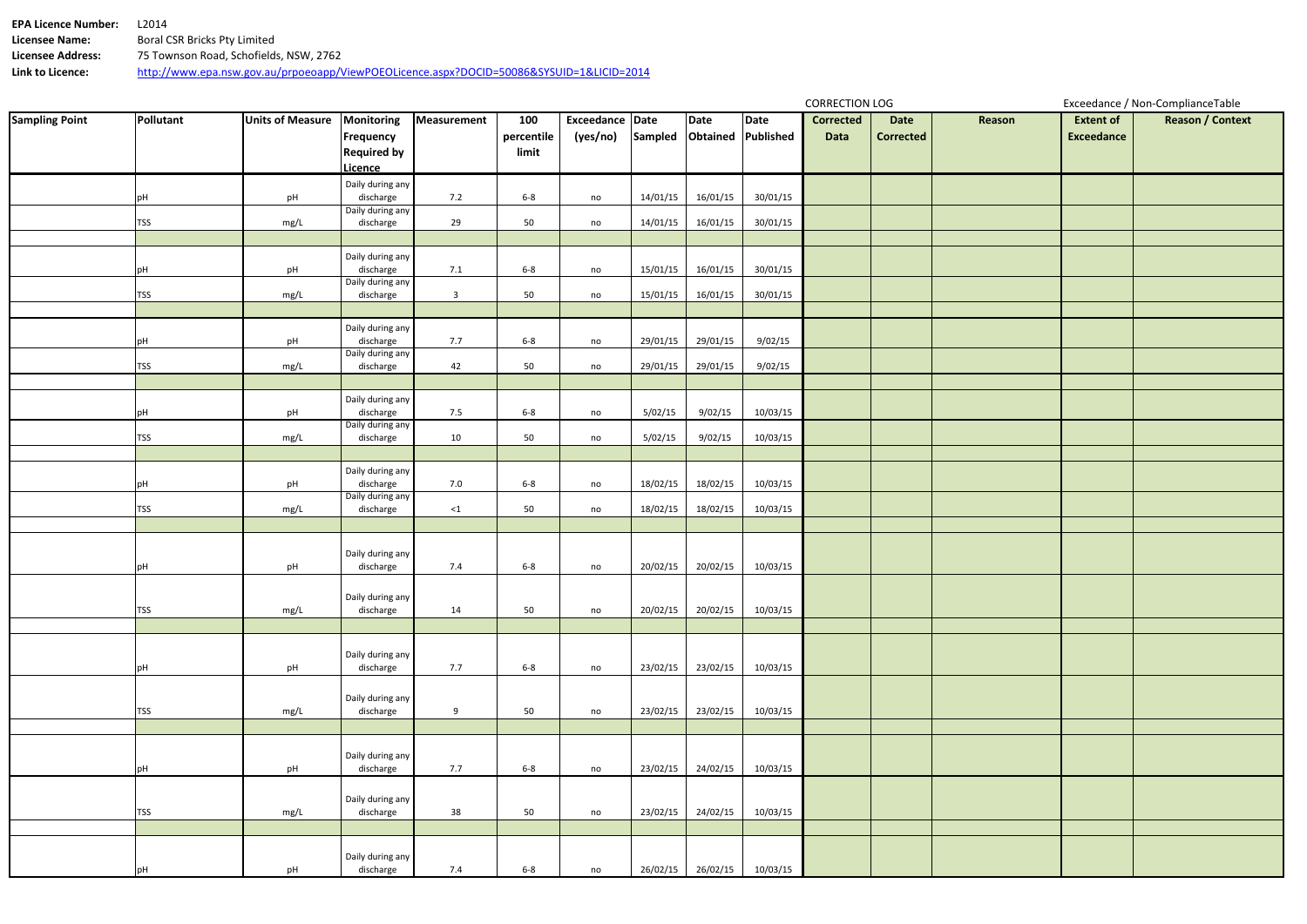**EPA Licence Number:** L2014<br>**Licensee Name:** Boral C **Licensee Name:** Boral CSR Bricks Pty Limited **Licensee Address:** 75 Townson Road, Schofields, NSW, 2762 **Link to Licence:** http://www.epa.nsw.gov.au/prpoeoapp/ViewPOEOLicence.aspx?DOCID=50086&SYSUID=1&LICID=2014

| ۱on | <b>Extent of</b><br><b>Exceedance</b> | <b>Reason / Context</b> |
|-----|---------------------------------------|-------------------------|
|     |                                       |                         |
|     |                                       |                         |

| <b>Sampling Point</b> | Pollutant   | <b>Units of Measure</b> | Monitoring<br>Frequency       | Measurement | 100<br>percentile | <b>Exceedance Date</b><br>(yes/no) | Sampled  | Date<br>Obtained | Date<br>Published | <b>Corrected</b><br>Data | Date<br><b>Corrected</b> | Reas |
|-----------------------|-------------|-------------------------|-------------------------------|-------------|-------------------|------------------------------------|----------|------------------|-------------------|--------------------------|--------------------------|------|
|                       |             |                         | <b>Required by</b><br>Licence |             | limit             |                                    |          |                  |                   |                          |                          |      |
|                       |             |                         |                               |             |                   |                                    |          |                  |                   |                          |                          |      |
|                       | <b>ITSS</b> | mg/L                    | Daily during any<br>discharge | 21          | 50                | no                                 | 26/02/15 | 26/02/15         | 10/03/15          |                          |                          |      |
|                       |             |                         |                               |             |                   |                                    |          |                  |                   |                          |                          |      |
|                       | pH          | pH                      | Daily during any<br>discharge | 7.6         | $6-8$             | no                                 | 10/04/14 | 10/04/15         | 11/05/15          |                          |                          |      |
|                       | <b>TSS</b>  | mg/L                    | Daily during any<br>discharge | 29          | 50                | no                                 | 10/04/14 | 10/04/15         | 11/05/15          |                          |                          |      |
|                       |             |                         |                               |             |                   |                                    |          |                  |                   |                          |                          |      |